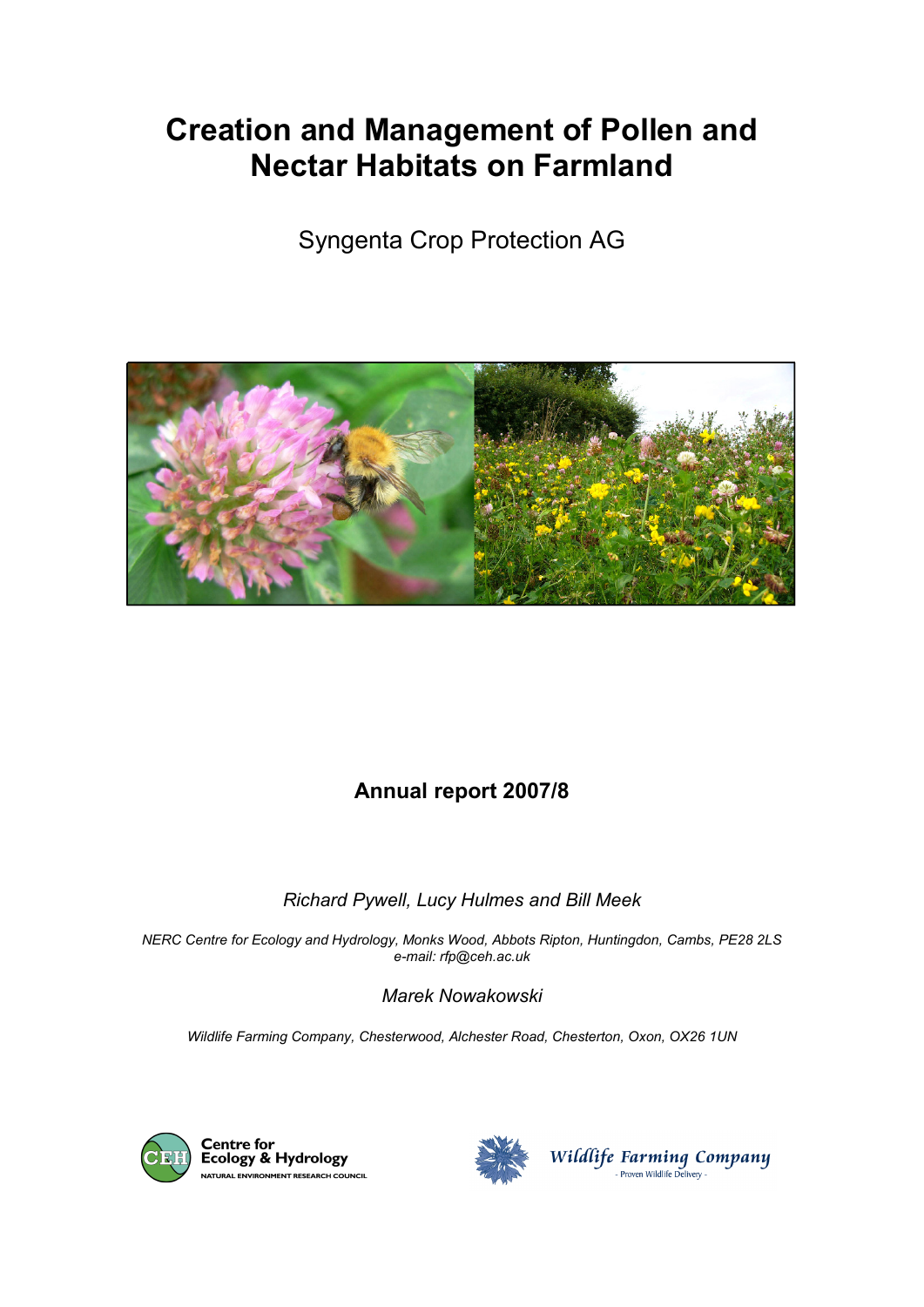### **Summary**

- 1. Intensive farming has contributed to the serious declines in the abundance and diversity of bumblebee and butterflies.
- 2. UK agri-environmental policy aims to conserve and restore bee and butterfly populations by providing foraging habitats on land taken out of production.
- 3. Recent research suggests that current management prescriptions are failing to provide pollen and nectar habitats of sufficient quality and longevity in the wider countryside.
- 4. We report the findings of a range of integrated experiments to determine the best means of creating and managing pollen and nectar habitats on arable farmland in the UK.
- 5. **Experiment 1:** examined the flowering performance and persistence of a range of Red clover varieties managed under different cutting regimes.
- 6. Over four years the agricultural variety of Red clover Milvus and the wild variety from Somerset were the most persistent. Cutting in June and October significantly enhanced flower abundance. Removal of cut material significantly increased the cover and flower abundance of sown broad-leaved species.
- 7. **Experiment 2:** investigated the performance of pollen- and nectar-rich broad-leaved species sown with grasses of differing competitive ability.
- 8. Sowing tall and competitive grass species, such as Meadow Fescue, Timothy and Rye grass, significantly reduced the cover legume species. Persistence of sown legumes was significantly better in mixtures sown either without grasses, or with fine-leaved grasses, such as Crested Dogstail.
- 9. **Experiment 3:** compared the foraging preference of bumblebees and butterflies for a range of annual crop species sown in wild bird seed mixes with perennials sown in pollen and nectar seed mixtures.
- 10.Flowers of annual species were much more abundant than those of perennials in the first year. Short-tongued bees showed a marked preference for Phacelia and Borage. Long-tongued bees showed a significant preference for Crimson clover. Immobile butterfly species showed a preference for the Lucerne. Mobile butterfly did not show a preference for any species.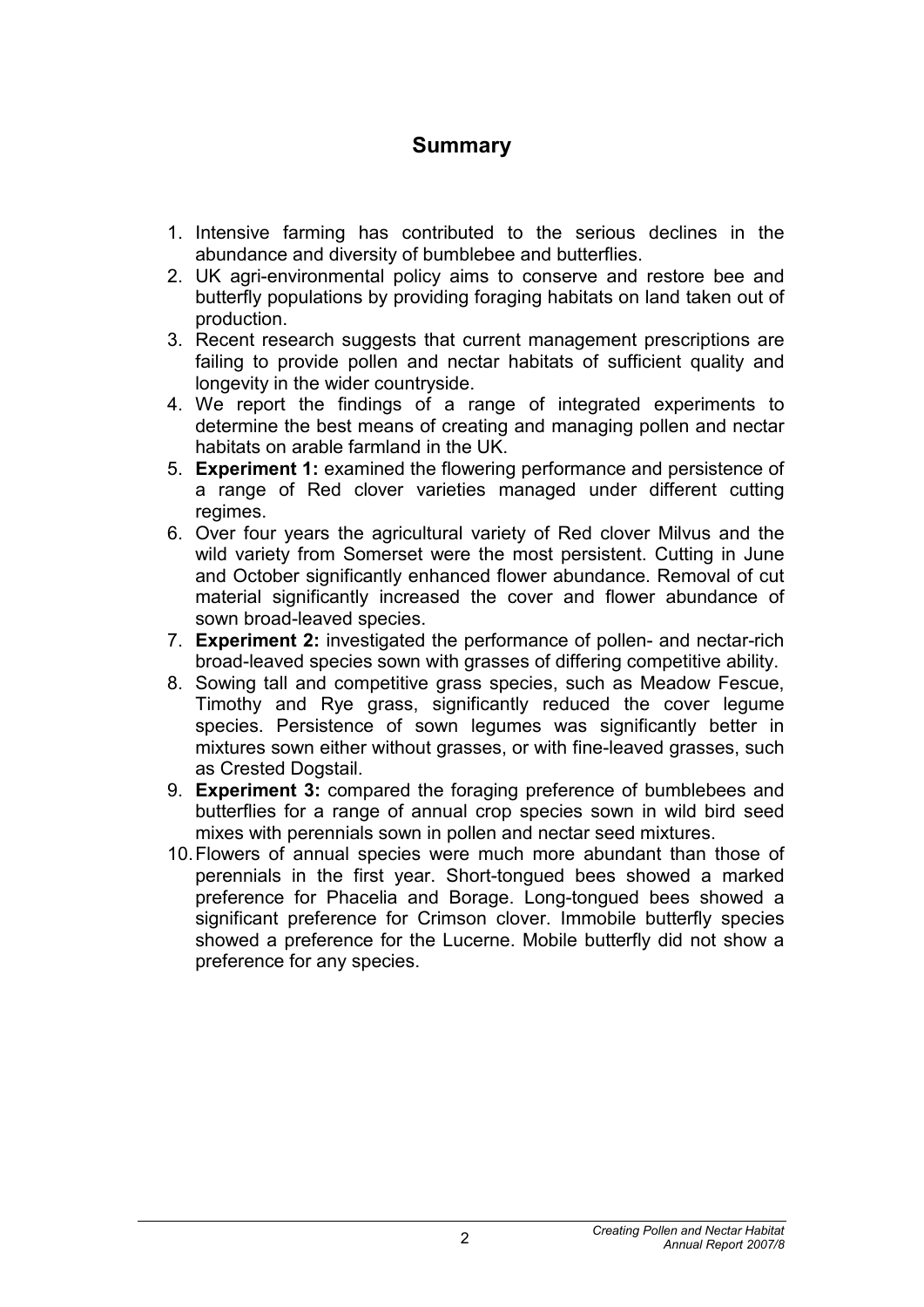#### **1. Introduction**

Bumblebees (*Bombus* sp.) provide a vitally important pollination service for semi-natural ecosystems (Dicks, Corbet and Pywell, 2002), together with a wide range of crops, and garden plants (Free, 1993). Over the last 25 years there have been significant declines in the diversity of bumblebees, butterflies and other pollinating insects in the UK and Europe (Thomas et al., 2004; Biesmeijer et al., 2006). Intensive agricultural management, loss of habitat and food plants, and increased pesticide use have been cited as important contributing factors to this decline (Carvell et al., 2006; Dennis and Shreeve, 2003; Goulson et al., 2005). The UK agri-environment schemes (AES) seek to mitigate these damaging impacts of modern farming by encouraging extensive management practices within the crop and by creating non-crop habitats for wildlife, typically at the margins of fields (Anon., 2005). The recent BUZZ project examined the effectiveness of a large number of AES management options on a wide range of plants and animals (Pywell et al., 2007). It concluded that the best means of providing foraging habitat for bumblebees and butterflies, in the short-term, was to remove field margins from cropping and to sow a simple, low-cost mixture of pollen- and nectar-rich species. The effectiveness of this management options has been confirmed by the results of national monitoring of the AES (Pywell et al., 2006). However, the abundance of the sown clover species declined significantly after year three under the recommended management of cutting in the autumn each year. It was concluded that more research was required to increase the quality and longevity of this critically important habitat for pollinators.

#### 1.2 *Aims*

The overall aim of this project is to undertake a range of integrated experiments in order to increase the quality and longevity of pollen and nectar habitats created under the agri-environment schemes.

#### 1.2.1 Experiment 1: Performance of Clover Varieties

The aims of this experiment are to determine a) the best performing variety of Red clover in pollen and nectar seed mixtures, b) the optimum cutting management regime to prolong the longevity of this habitat, and c) any positive and negative interactions between cutting regime and clover varieties.

#### 1.2.2 Experiment 2: Pollen and Nectar Seed Mixtures

The aim of this experiment is to develop and test the most effective and reliable pollen and nectar seed mixtures by varying a) the seed rate and competitive ability of companion grasses, and b) the composition of the legume component.

#### 1.2.3 Experiment 3: Pollen and Nectar Preference

The aim of this experiment is to compare the foraging preference of bumblebees and butterflies for a range of annual crop species sown in wild bird seed mixtures with perennials sown in pollen and nectar seed mixtures.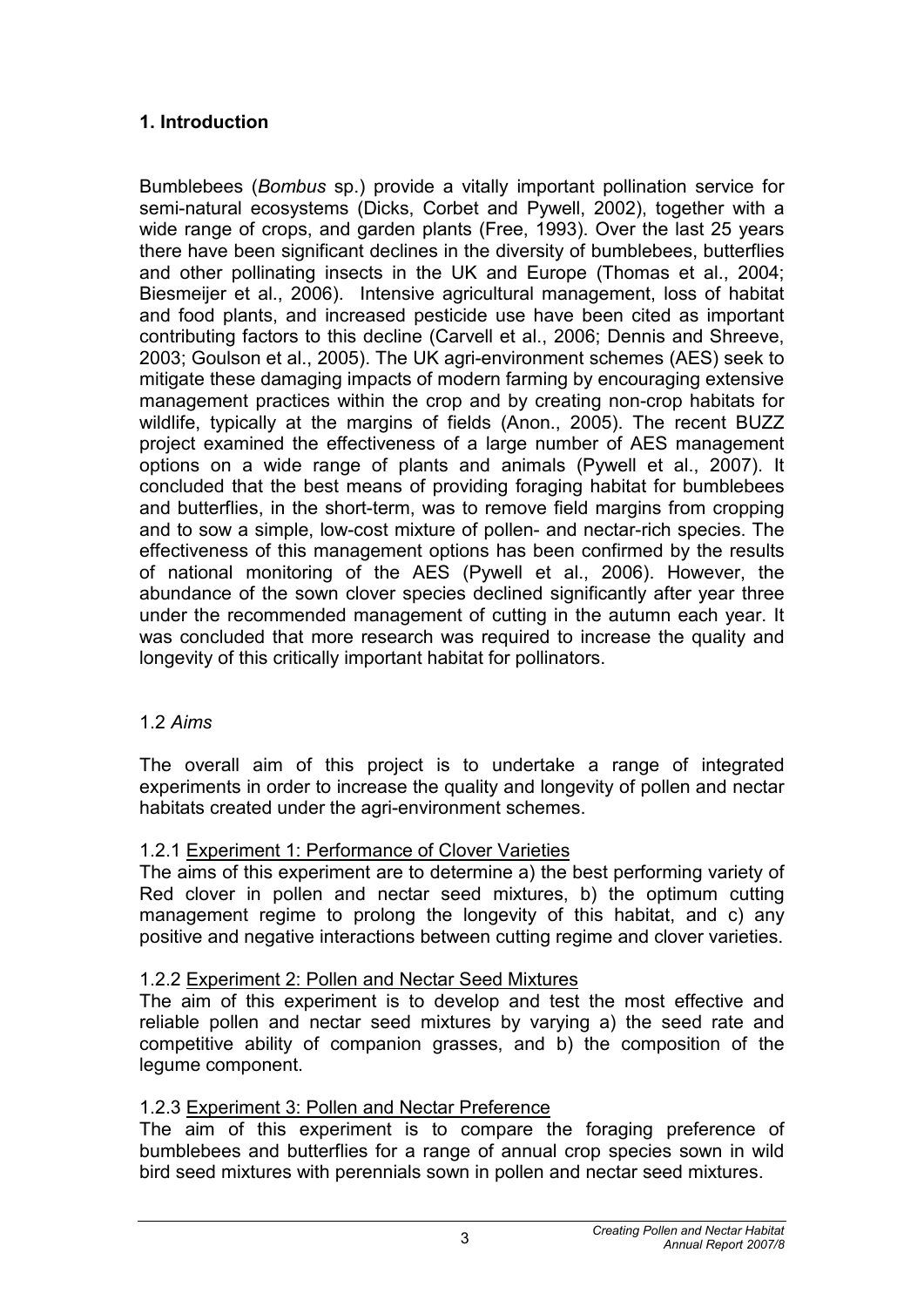### **2. Methods**

#### 2.1 *Experiment 1: Performance of Clover Varieties*

#### 2.1.1 Experimental treatments

Experiment 1 was sown at Manor Farm, Malton, Yorkshire (Grid ref. SE 770657) on 20 August 2003. Six different pollen and nectar seed mixtures were sown at random in contiguous plots measuring  $48 \times 6$  m with two replicates of each. All seed mixtures contained the same proportion (80%) of four fine-leaved grasses (Table 1). Four of the mixtures contained different varieties of Red clover (*Trifolium pratense*), and the fifth mixture contained Alsike clover (*T. hydridum*). Finally, the Multi-mix contained equal proportions of an early- and a late-flowering variety of Red clover and was equivalent to pollen and nectar seed mixtures sown typically sown under the agrienvironment schemes, including Operation Bumblebee farms. All mixtures were sown at 20 kg ha<sup>-1</sup>. In the first year all plots were cut to a height of 10-15 cm and the herbage removed on 18 April and 25 September 2004 in order to control competition from unsown species. In 2005 each main plot was subdivided into eight contiguous  $6 \times 6$  m sub-treatment plots and the following cutting regimes were applied at random both with and without removal of cut herbage: A. Cut April, B. Cut June, C. Cut June + October, and D. Cut October. In 2005 cutting was carried out on 20 April, 31 May and 3 October. In 2006 cutting was carried out on 24 April, 6 June and 13 October. Cutting was carried out using a 1.6 m wide Ryetec 1600C rear-mounted flail collector mower (www.ryetec.co.uk). The rear collector box was left open to deposit cut and macerated herbage evenly across the sub-treatment plots as required.

#### 2.1.2 Monitoring

In August of each year the composition of the vegetation community was recorded from three 1  $\times$  1 m quadrats placed at random within each subtreatment plot (96 in total). In each quadrat the percentage cover of individual broad-leaved (dicot) species was estimated as a vertical projection. The cover of all grasses was summed as a single category. Counts of single flowers and multi-flowered stems of all dicot species were made from three  $50 \times 50$  cm quadrats placed at random in each sub-treatment plot on 9 occasions between May and September 2005, on 7 occasions between May and September 2006, and on 5 occasions between early June and September 2007.

#### 2.1.3 Statistical analysis

Mean percentage cover of individual species was calculated for each treatment and sub-treatment. In addition, mean flower counts for sown species were calculated for treatments and sub-treatments for each visit and in total for each year. The effects of clover variety and seed mixture main treatment, and cutting regime sub-treatments on vegetation composition and flower abundance was investigated using a split-plot analysis of variance (ANOVA). The model had seed mix as the main treatment (tested against the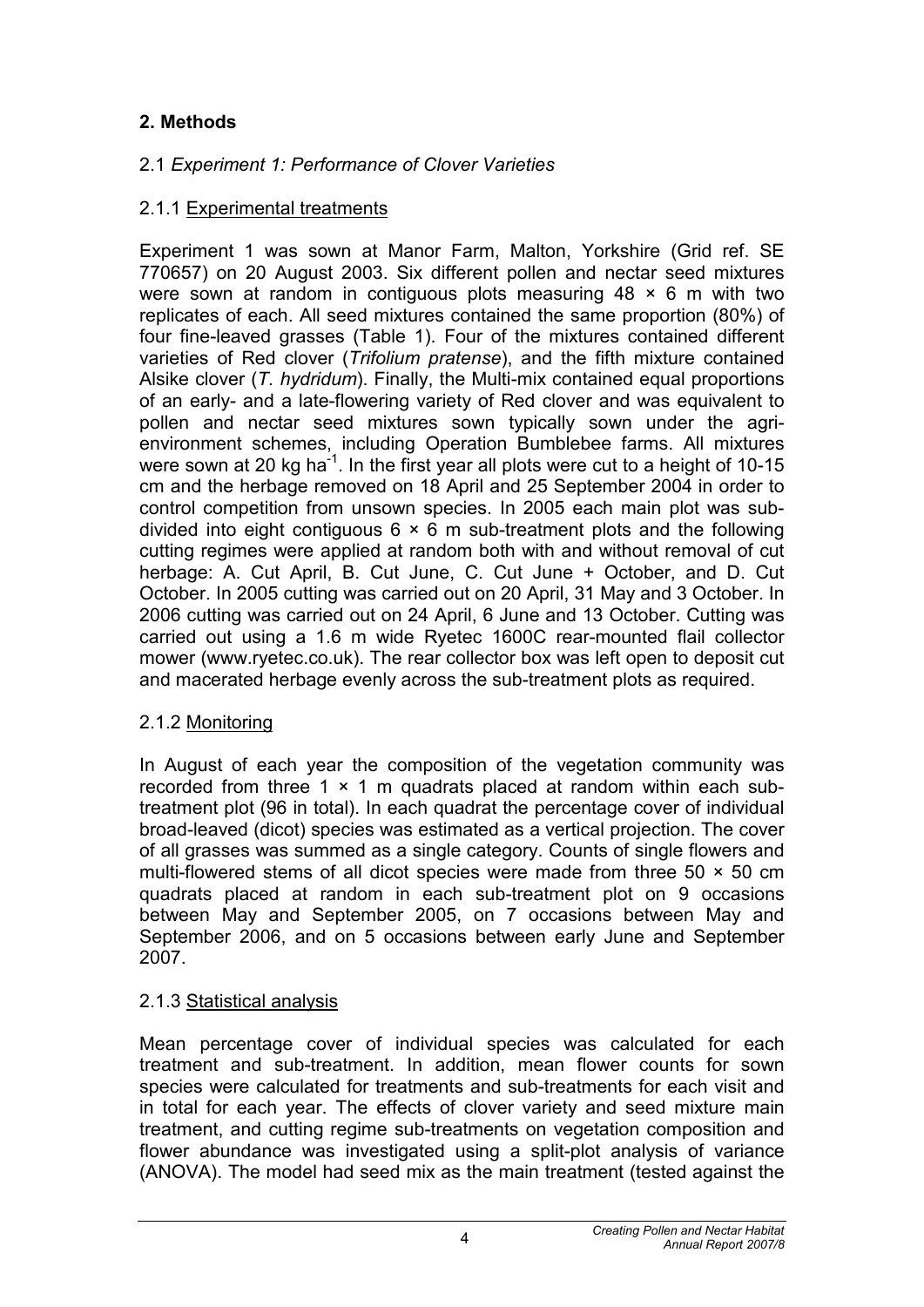block × seed mix mean square), sub-treatments of cutting date in factorial combination with leaving or removal of cut material, and various seed mix  $\times$ cutting regime interactions (all tested against the error mean square). Tukey's pairwise comparisons were used to determine differences among individual treatments and sub-treatments. For the purposes of this interim report the three years were analysed separately using Genstat 9 statistical software.

#### 2.2 *Experiment 2: Pollen and Nectar Seed Mixtures*

#### 2.2.1 Experimental treatments

Experiment 2 was sown at the Upton Estate, Warwickshire (Grid ref. SP 365454) on 4 April 2005. It comprised 10 pollen and nectar seed mixtures with varying proportions of grass species with differing competitive abilities sown at random in contiguous  $6 \times 10$  m plots with three replicates (Table 2). All plots were cut to 10-12 cm on 22 June, 12 July and 17 October. Cutting was carried out using a 1.6 m wide rear-mounted flail collector mower. The rear collector box was left open to deposit cut and macerated herbage evenly across the plots. On 15 April 2006 plots containing the Rye grass nurse crop (Treatment 3) were sprayed with the graminicide Fluazifop-P-butyl (as Fusilade Max, Syngenta Crop Protection Ltd.) at 0.5 l ha<sup>-1</sup> in 200 litres of water ha<sup>-1</sup> (62.5 g a.i. ha-1 ). All plots were cut to 15-20 cm and the cut material left *in situ* on April 26 and 19 September 2006. Finally, on 24 November 2006 each plot was split into two  $3 \times 10$  m sub-plots and the graminicide propyzamide (as Kerb Flo, Dow AgroSciences Ltd.) was applied at 2.1 I ha<sup>-1</sup> (840 g a.i ha<sup>-1</sup>). It was noted that the grasses had begun to change colour in the treated sub-plots on 8 January 2007. All plots were cut to 15-20 cm 21 April 2007.

#### 2.2.2 Monitoring

In July 2005 the percentage cover of all vascular plant species was recorded in two 1  $\times$  1 m quadrats placed at random in each plot. In July 2006 composition was recorded from three  $1 \times 1$  m random quadrats per plot. Following splitting the plots to apply graminicide in 2007, the composition of each sub-plot was recorded separately from two randomly placed  $1 \times 1$  m quadrats. Also, in August and September 2006, and July 2007 transect walks were carried out through each plot to record the abundance and diversity of bumblebees according to the methodology described by Pywell et al. (2006).

#### 2.2.3 Statistical analysis

Mean species number (richness) of vascular plants and percentage cover of sown and unsown species per  $m<sup>2</sup>$  was calculated for each treatment in each year. Counts of individual bumblebee and butterfly species from each visit were summed for each treatment plot. In addition, bumblebees were classified into short- and long-tongued feeding guilds according to Goulson et al. (2005). Differences in species number, and percentage cover of sown grasses and dicots between treatments was investigated using analysis of variance (ANOVA) with block and seed mixture in the model. Tukey's pairwise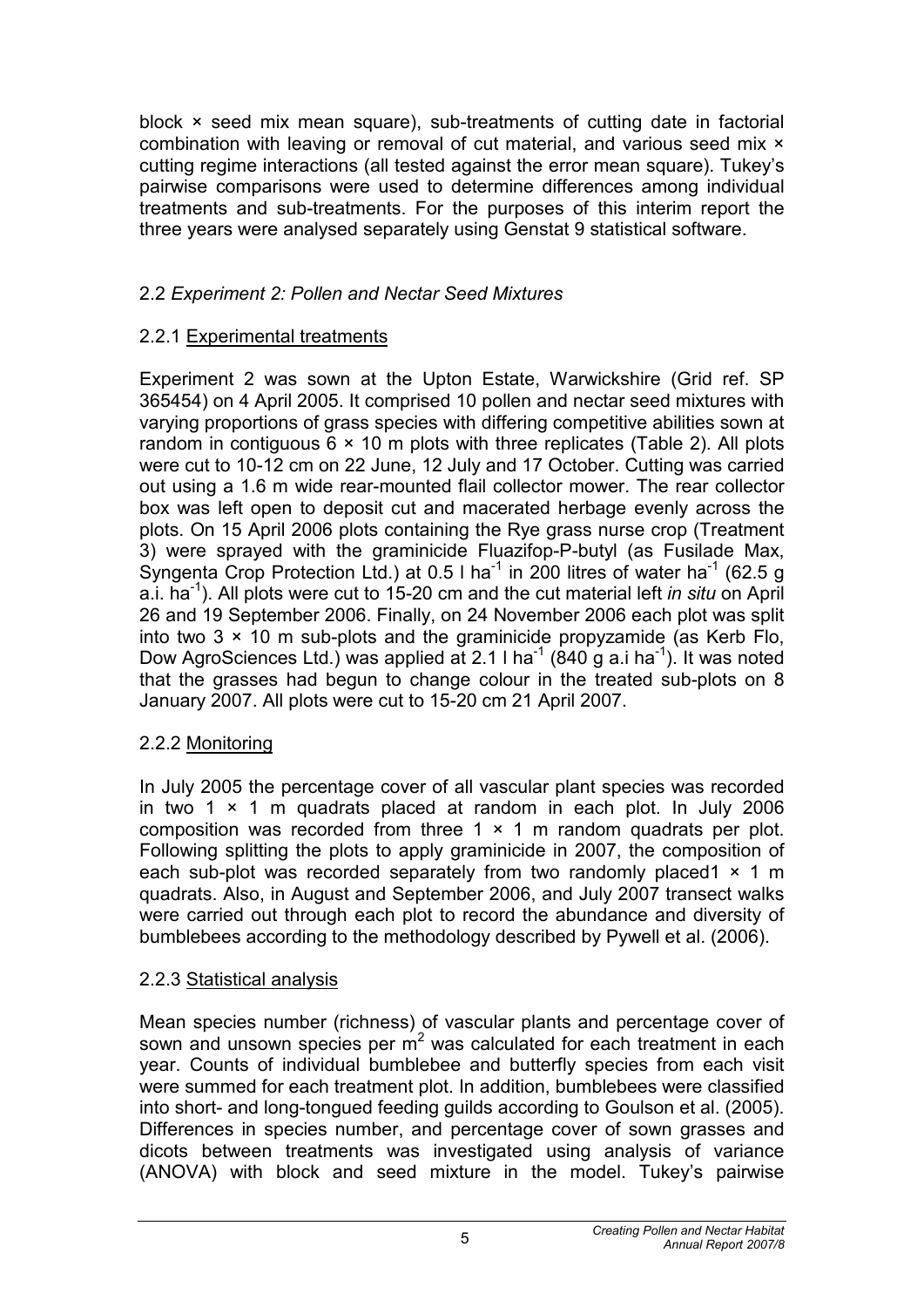comparisons were used to determine differences among individual treatments. Each year was analysed separately. Differences in the abundance of bumblebees between treatments was investigated using the same ANOVA model. From 2007 onwards the effects of gramininicide application on vegetation composition, flower and bee abundance were examined using a split-plot ANOVA.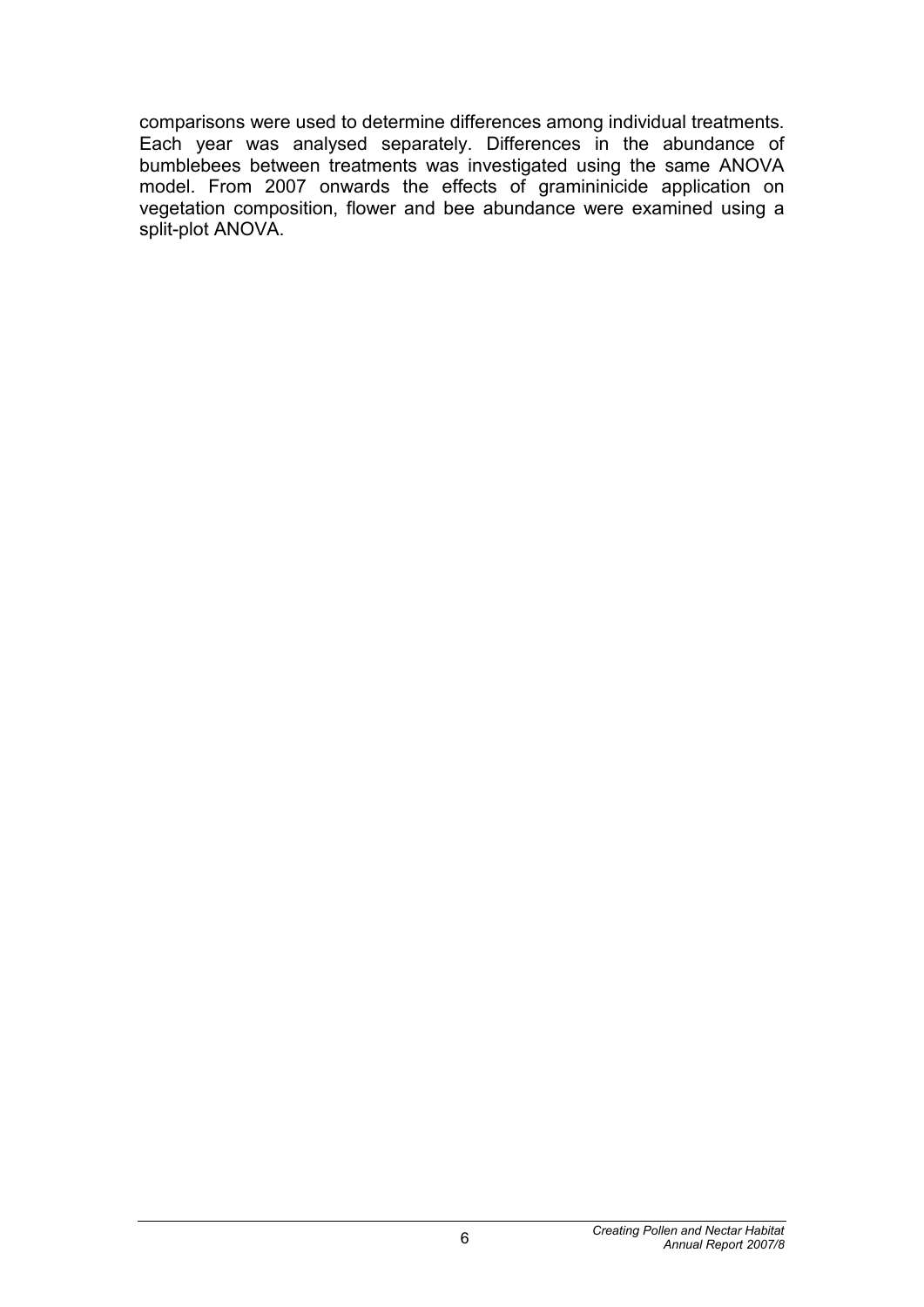| Seed mixture      | Dogstail<br>Crested | Fescue<br>Chewings | Fescue<br>Red<br>Slender | Grass<br><b>Smooth Meadow</b> | Trefoil<br><b>Birdsfoot</b> | Sainfoin | Clover<br><b>Alsike</b> | Britta)<br>Clover<br>Red<br>(var. | Milvus)<br>Clover<br>Red<br>(var. | Wild Somerset)<br>Clover<br>Red<br>(var. | Berkshire)<br>Clover<br>Red Clove<br>(var.Wild | $(Kg$ ha <sup>-1</sup> )<br>Seed rate |
|-------------------|---------------------|--------------------|--------------------------|-------------------------------|-----------------------------|----------|-------------------------|-----------------------------------|-----------------------------------|------------------------------------------|------------------------------------------------|---------------------------------------|
| 1. Britta         | 4.8                 | 5.6                | 3.2                      | 2.4                           | 1.2                         | 0.8      |                         | 2.0                               |                                   |                                          |                                                | 20.0                                  |
|                   | 24.0%               | 28.0%              | 16.0%                    | 12.0%                         | 6.0%                        | 4.0%     |                         | 10.0%                             |                                   |                                          |                                                |                                       |
| 2. Milvus         | 4.8                 | 5.6                | 3.2                      | 2.4                           | 1.2                         | 0.8      |                         |                                   | 2.0                               |                                          |                                                | 20.0                                  |
|                   | 24.0%               | 28.0%              | 16.0%                    | 12.0%                         | 6.0%                        | 4.0%     |                         |                                   | 10.0%                             |                                          |                                                |                                       |
| 3. Wild Somerset  | 4.8                 | 5.6                | 3.2                      | 2.4                           | $1.2$                       | 0.8      |                         |                                   |                                   | 2.0                                      |                                                | 20.0                                  |
|                   | 24.0%               | 28.0%              | 16.0%                    | 12.0%                         | 6.0%                        | 4.0%     |                         |                                   |                                   | 10.0%                                    |                                                |                                       |
| 4. Wild Berkshire | 4.8                 | 5.6                | 3.2                      | 2.4                           | 1.2                         | 0.8      |                         |                                   |                                   |                                          | 2.0                                            | 20.0                                  |
|                   | 24.0%               | 28.0%              | 16.0%                    | 12.0%                         | 6.0%                        | 4.0%     |                         |                                   |                                   |                                          | 10.0%                                          |                                       |
| 5. Alsike         | 4.8                 | 5.6                | 3.2                      | 2.4                           | 1.2                         | 0.8      | 2.0                     |                                   |                                   |                                          |                                                | 20.0                                  |
|                   | 24.0%               | 28.0%              | 16.0%                    | 12.0%                         | 6.0%                        | 4.0%     | 10.0%                   |                                   |                                   |                                          |                                                |                                       |
| 6. Multi-mix      | 4.8                 | 5.6                | 3.2                      | 2.4                           | 1.4                         |          | 0.6                     | 1.0                               |                                   |                                          | 1.0                                            | 20.0                                  |
|                   | 24.0%               | 28.0%              | 16.0%                    | 12.0%                         | 7.0%                        |          | 3.0%                    | 5.0%                              |                                   |                                          | 5.0%                                           |                                       |

Table 1. Details of the clover seed mixtures (kg ha<sup>-1</sup> and percentage composition) sown in Experiment 1.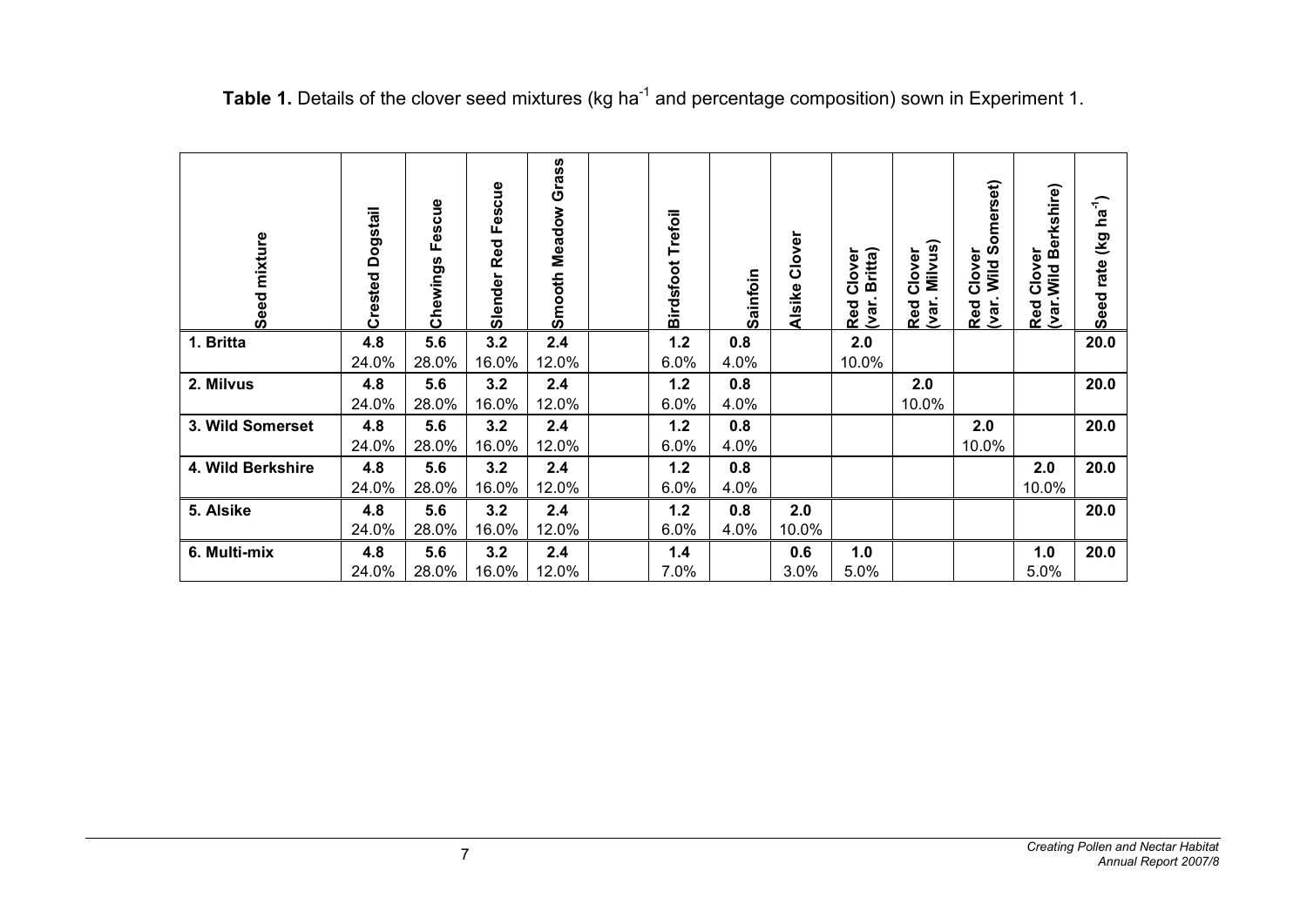| Seed mixture             | <b>Crested Dogstail</b> | Fescue<br>Chewings | Red<br>Creeping<br>Fescue | <b>Meadow</b><br>Smooth<br>Grass | Grass<br>Rye | Grass<br>Dwarf Rye | Timothy      | Meadow Fescue | Alsike Clover<br>(var. Aurora) | Birdsfoot Trefoil<br>(var. Sans Gabiel) | Sainfoin     | ucerne.      | (var. Essex Wild)<br>Red Clover | (var. Alteaswede<br>(late))<br>Red Clover | Red Clover<br>(var. Milvus (early)) | $ha^{-1}$<br>rate (kg<br>Seed | Cost $(\text{\textsterling} \text{ ha}^4)$ | Grass : forb ratio |
|--------------------------|-------------------------|--------------------|---------------------------|----------------------------------|--------------|--------------------|--------------|---------------|--------------------------------|-----------------------------------------|--------------|--------------|---------------------------------|-------------------------------------------|-------------------------------------|-------------------------------|--------------------------------------------|--------------------|
| a) No grass              |                         |                    |                           |                                  |              |                    |              |               |                                |                                         |              |              |                                 |                                           |                                     |                               |                                            |                    |
| 1. Set aside             |                         |                    |                           |                                  |              |                    |              |               | 0.5                            | 1.0                                     | $1.3$        |              | 1.0                             | 0.8                                       | 0.5                                 | 5.0                           | £30                                        | 0:100              |
|                          |                         |                    |                           |                                  |              |                    |              |               | 10.0%                          | 20.0%                                   | 25.0%        |              | 20.0%                           | 15.0%                                     | 10.0%                               |                               |                                            |                    |
| 2. Legume only           |                         |                    |                           |                                  |              |                    |              |               | 1.0                            | 2.0                                     | 2.5          |              | 2.0                             | $1.5$                                     | 1.0                                 | 10.0                          | £60                                        | 0:100              |
|                          |                         |                    |                           |                                  |              |                    |              |               | 10.0%                          | 20.0%                                   | 25.0%        |              | 20.0%                           | 15.0%                                     | 10.0%                               |                               |                                            |                    |
| 3. Rye Grass<br>nurse    |                         |                    |                           |                                  | 16.0         |                    |              |               | 0.4                            | 0.8                                     | 1.0          |              | 0.8                             | 0.6                                       | 0.4                                 | 20.0                          | £60                                        | 80:20              |
|                          |                         |                    |                           |                                  | 80.0%        |                    |              |               | 2.0%                           | 4.0%                                    | 5.0%         |              | 4.0%                            | 3.0%                                      | 2.0%                                |                               |                                            |                    |
| b) Short grass           |                         |                    |                           |                                  |              |                    |              |               |                                |                                         |              |              |                                 |                                           |                                     |                               |                                            |                    |
| 4. Fine grass<br>simple  | 5.3<br>35.0%            |                    |                           |                                  |              |                    |              |               | 1.0<br>6.5%                    | 2.0<br>13.0%                            | 2.4<br>16.3% |              | 2.0<br>13.0%                    | 1.5<br>9.8%                               | 1.0<br>6.5%                         | 15.0                          | £80                                        | 35:65              |
| 5. Fine grass<br>complex | 4.0<br>20.0%            | 6.0<br>30.0%       | 4.0<br>20.0%              | 2.0<br>10.0%                     |              |                    |              |               | 0.6<br>3.0%                    | 0.8<br>4.0%                             | 1.6<br>8.0%  |              |                                 | 1.0<br>5.0%                               |                                     | 20.0                          | £90                                        | 0:100              |
| c) Tall grass            |                         |                    |                           |                                  |              |                    |              |               |                                |                                         |              |              |                                 |                                           |                                     |                               |                                            |                    |
| 6. Typical ELS           | 2.0                     |                    |                           | 2.0                              |              |                    | 3.0          | 9.0           | 0.4                            | 0.8                                     | 1.0          |              | 0.8                             | 0.6                                       | 0.4                                 | 20.0                          | £80                                        | 80:20              |
|                          | 10.0%                   |                    |                           | 10.0%                            |              |                    | 15.0%        | 45.0%         | 2.0%                           | 4.0%                                    | 5.0%         |              | 4.0%                            | 3.0%                                      | 2.0%                                |                               |                                            |                    |
| 7. Dwarf Rye<br>Grass    | 2.0<br>10.0%            |                    |                           | 2.0<br>10.0%                     |              | 9.0<br>45.0%       | 3.0<br>15.0% |               | 0.4<br>2.0%                    | 0.8<br>4.0%                             | 1.0<br>5.0%  |              | 0.8<br>4.0%                     | 0.6<br>3.0%                               | 0.4<br>2.0%                         | 20.0                          | £80                                        | 80:20              |
| 8. Rye Grass             | 2.0                     |                    |                           | 2.0                              | 9.0          |                    | 3.0          |               | 0.4                            | 0.8                                     | 1.0          |              | 0.8                             | 0.6                                       | 0.4                                 | 20.0                          | £80                                        | 80:20              |
|                          | 10.0%                   |                    |                           | 10.0%                            | 45.0%        |                    | 15.0%        |               | 2.0%                           | 4.0%                                    | 5.0%         |              | 4.0%                            | 3.0%                                      | 2.0%                                |                               |                                            |                    |
| 9. Lucerne               |                         |                    |                           |                                  |              |                    | 1.0          | 2.0           |                                | 3.0                                     | 6.0          | 8.0          |                                 |                                           |                                     | 20.0                          | £80                                        | 15:85              |
|                          |                         |                    |                           |                                  |              |                    | 5.0%         | 10.0%         |                                | 15.0%                                   | 30.0%        | 40.0%        |                                 |                                           |                                     |                               |                                            |                    |
| 10. Lucerne &<br>legume  |                         |                    |                           |                                  |              |                    | 1.0<br>5.0%  | 2.0<br>10.0%  |                                | 2.0<br>10.0%                            | 6.0<br>30.0% | 8.0<br>40.0% |                                 | 1.0<br>5.0%                               |                                     | 20.0                          | £80                                        | 15:85              |

## Table 2. Details of the pollen and nectar seed mixtures (kg ha<sup>-1</sup> and percentage composition) sown in Experiment 2.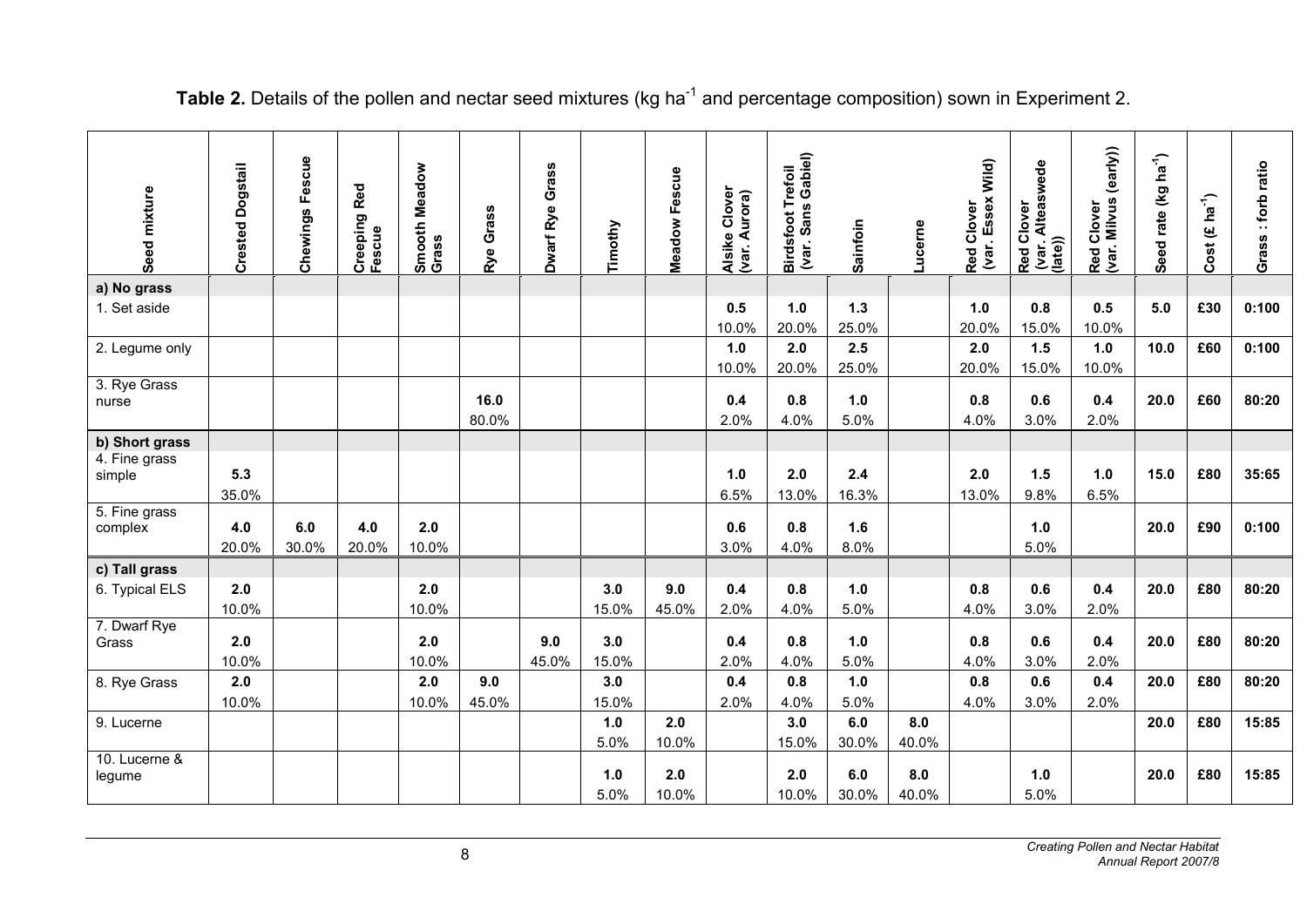#### 2.3 *Experiment 3: Pollen and Nectar Preference*

#### 2.3.1 Experimental treatments

Experiment 3 was sown at the Upton Estate, Warwickshire (Grid ref. SP 365464) on 7 May 2006. The annual species were re-established in the same plots on 25 May 2007. Ten small-seeded crop species typically sown in wild bird seed mixtures (Entry Level Stewardship EF2; Anon., 2005) and three perennial dicots sown in pollen and nectar seed mixtures (EF4) were established in single species stands in  $6 \times 4$  m plots in a randomised block experiment with four replicates (Table 3).

| <b>English name</b> | Latin name                   | <b>Life history</b> | Sowing rate kg ha <sup>-1</sup> |
|---------------------|------------------------------|---------------------|---------------------------------|
| <b>Borage</b>       | Borago officinalis           | Annual              | 25                              |
| <b>Buckwheat</b>    | Fagopyrum esculentum         | Annual              | 62                              |
| Chichory            | Cichorium intybus            | Perennial           | 7                               |
| Crimson clover      | Trifolium incarnatum         | Annual              | 15                              |
| Fodder radish       | Raphanus sativus             | Annual              | 12                              |
| Linseed             | Linum usitatissimum          | Annual              | 49                              |
| Lucerne             | Medicago sativa              | Perennial           | 20                              |
| Mustard             | Brassica juncea              | Annual              | 20                              |
| Phacelia            | Phacelia tanacetifolia       | Annual              | 10                              |
| Red clover          | Trifolium pratense           | Perennial           | 15                              |
| Sainfoin            | Onobrychis viciifolia        | Perennial           | 62                              |
| Sunflower           | <b>Helianthus annuus</b>     | Annual              | 25                              |
| Sweet clover        | <b>Melilotus officinalis</b> | <b>Biennial</b>     | 15                              |

**Table 3.** Details of the seed mixtures (kg ha<sup>-1</sup>) sown in Experiment 3.

## 2.3.2 Monitoring

Transects were walked through each plot to record the abundance and diversity of butterfly and bumblebees species on six occasions between July and September 2006, on six occasions between May and September 2007 according to the methodology described by Meek et al. (2002) and Pywell et al. (2006). In addition, on each visit the percentage cover of flowers of all dicot species was estimated for each plot.

#### 2.3.3 Statistical analysis

Counts of bumblebees and butterflies were summed for all six visits. Mean abundance and species number (richness) were calculated for each treatment. In addition, bumblebees were classified into short- and longtongued feeding guilds according to Goulson et al. (2005), and the functional classification of 'mobile' or 'immobile' was applied to each butterfly species according to Warren (1992). Finally, mean abundance of dicot flowers was calculated for each visit. Differences in the abundance and species richness of bumblebees and butterflies between different treatments was investigated using Analysis of Variance (ANOVA) with block and treatment in the model.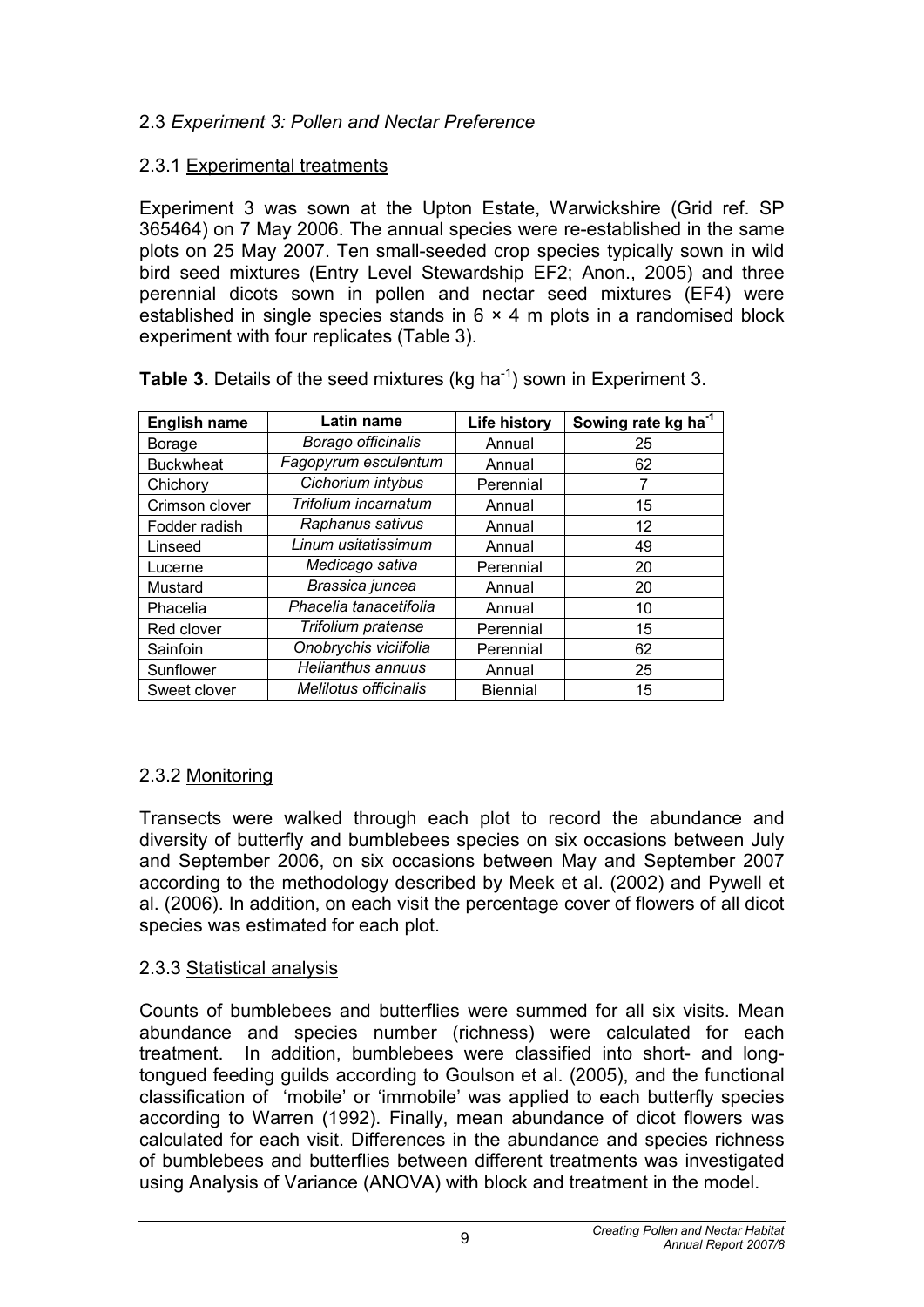#### **3. Results**

#### 3.1 *Experiment 1: Performance of Clover Varieties*

#### 3.1.1 Vegetation composition

In 2005 the percentage cover of Birdsfoot trefoil was significantly higher in the seed mixture based on Wild Somerset Red clover compared with those based on the agricultural varieties Britta and Milvus (Table 4). The cover of Alsike clover was significantly higher in the mixture based on Alsike clover compared with all others. Cover of Red clover was highest in the Britta mix, then the mixtures based on Milvus, Wild Berkshire and the Multi-mix, and lowest in the Wild Somerset and Alsike mixes. Cover of grasses was significantly higher in the Wild Somerset mix compared with the Britta, Wild Berkshire and Multi-mix. There were no significant effects of cutting date or herbage disposal technique (leave or remove) on the cover of dicots or grasses in 2005. However, there was a significant interaction between clover variety and cutting date. This reflected the larger than expected increase in cover of Milvus under the June and June and October cutting regimes.

In 2006 the cover of Alsike clover was significantly higher in the Multi-mix compared with all other mixtures (Table 4). The cover of Red clover was significantly higher in the Milvus mixture compared with all others. The cover of sown dicots was significantly higher in the Milvus mix compared with all others except the Wild Somerset mix. The cover of sown dicots was significantly higher in this mix compared with the Alsike mix. There were no significant differences in the cover of grasses between seed mixtures. Cover of Alsike clover was highest following cutting in June and October compared with cutting in October alone. Similarly, cutting in June and October resulted in a significantly higher cover of Red clover compared with all other dates. Also, cutting in June resulted in a higher cover than April cutting. Similarly, cutting in June and October resulted in a significantly higher cover of all sown dicots and a lower cover of grasses compared with all other dates. Removal of the cut material significantly increased the cover of Birdsfoot trefoil and all sown dicots. Finally, there was a significant interaction between seed mixture and herbage disposal technique. This reflected an increase in grass cover under herbage removal for the Britta and Wild Somerset mixes, and a decrease for the Milvus and multi-mix mixtures.

In 2007 cover of Birdsfoot trefoil was significantly higher in the seed mixture based on Wild Somerset Red compared with Milvus and Multi-mix (Table 4). Cover of Red clover was significantly higher in the mixture containing Milvus compared with all others. Cover of all sown dicots was significantly higher in the Milvus mix compared with the mixes based on wild Red clover from Berkshire, the Alsike and Multi mixes. There were no significant differences in the cover of Alsike clover or grasses between mixtures. Cover of Birdsfoot trefoil was significantly higher following cutting in April or October compared with cutting in June or June and October. In contrast, cover of Red clover was significantly higher following the June and October cut compared with cutting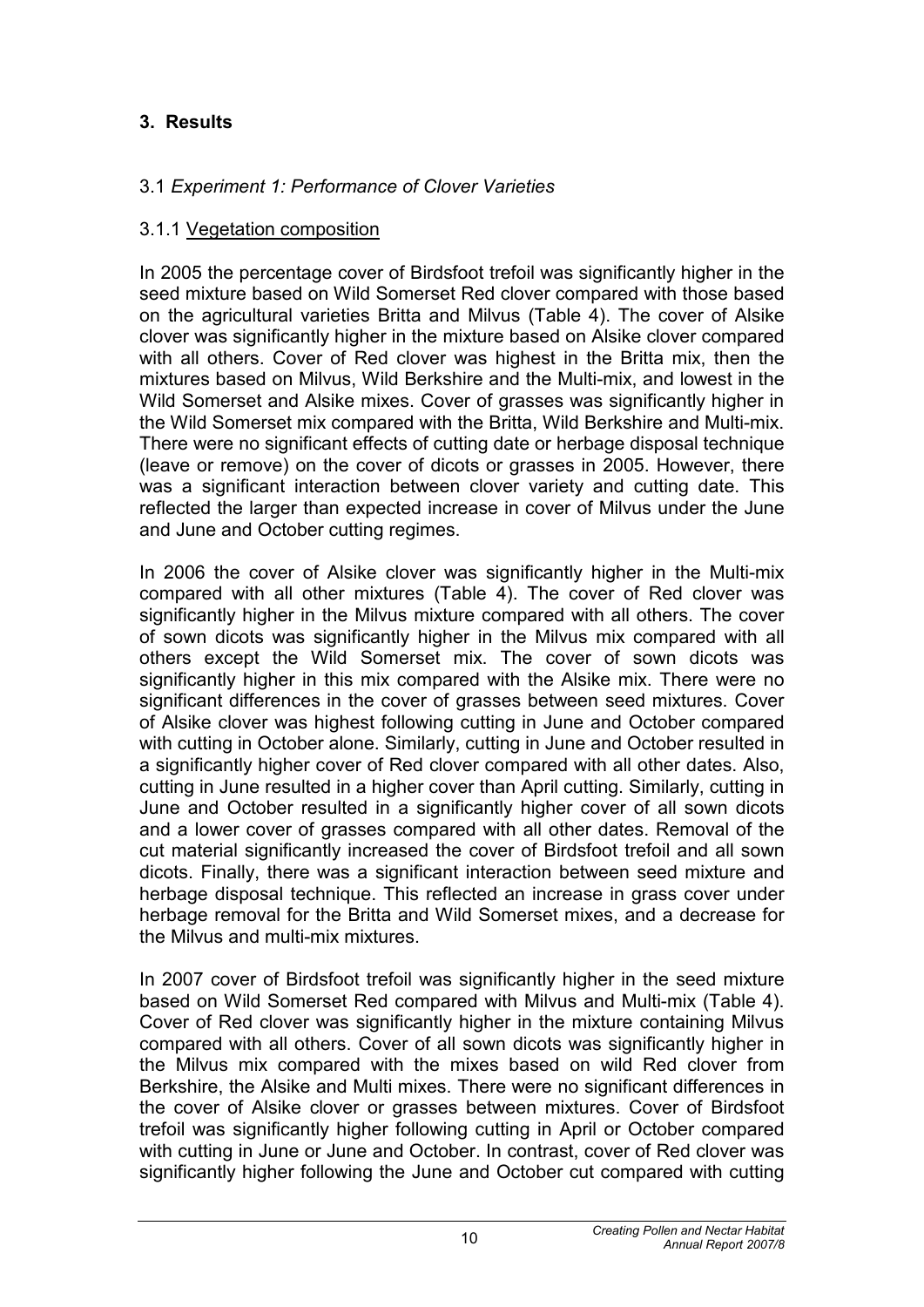in April or October. Similarly, cutting in June resulted in a higher cover of Red clover than cutting in April. Overall cover of sown dicots was significantly higher following cutting in April or October compared with June. Cutting in October also resulted in a higher cover than June cutting. Cover of grasses was significantly higher following June cutting compared with April or October cutting. Cover of Birdsfoot trefoil and all sown dicots was significantly higher following the removal of cutting. Leaving the cut material *in situ* significantly enhanced the cover of grasses. Finally, there were significant interactions between variety and cutting date. This reflected the larger than expected cover of Birdsfoot trefoil in the mixtures based on Britta and Wild Somerset which were cut in April or October. Also, the cover of Red clover under the June and June and October cutting regimes was larger than expected in the mixtures based on Milvus compared to the others.

#### 3.1.2 Flower abundance

In 2005 there were highly significant differences in the abundance of sown dicot flowers between the different seed mixtures (Table 5; Fig. 1a). Abundance was significantly higher in the Alsike seed mix compared with all others. Abundance was also higher in the Wild Somerset and Multi-mix treatments compared with the Wild Berkshire mix. The abundance of Red clover flowers was significantly higher in the mixtures based on Britta and Milvus compared with those based on Wild Berkshire and Alsike (Fig. 2a). Cutting in October resulted in a significantly higher abundance of dicot flowers compared with cutting in June and October (Fig. 1b). There was no significant effect of cutting date on Red clover flower abundance (Fig. 2b). Similarly, there was no significant effect of herbage disposal technique on flower abundance of sown dicots or Red clover (Figs. 1c & 2c).

In 2006 the abundance of sown dicot flowers was significantly higher in the mixture based on Wild Somerset compared with those based on Alsike clover and the Multi-mix (Table 5; Fig. 1a). The abundance of Red clover flowers was significantly higher in the mixtures based on Milvus and Wild Somerset compared with all others (Fig. 2a). Cutting in April resulted in a significantly higher number of sown dicot flowers compared with cutting in June or June and October (Fig. 1b). In contract, cutting in June and October resulted in significantly more Red clover flowers compared with cutting in April or October alone (Fig. 2b). Finally, removal of cut herbage resulted in significantly more flowers of sown dicots (Fig. 1c). However, there was no significant effect on Red clover flower abundance (Fig. 2c).

In 2007 there were no significant differences in the abundance of sown dicot flowers between seed mixtures (Table 5; Fig. 1a). However, the abundance of Red clover flowers was significantly higher in mixtures based on Milvus and Wild Somerset compared with all others (Fig. 2a). April or October cutting resulted in a significantly higher abundance of dicot flowers compared with June or June and October cutting (Fig. 1b). There was evidence that Red clower flower abundance was higher under October or June and October cutting, but this not significant (Fig. 2b). Removal of the cut material resulted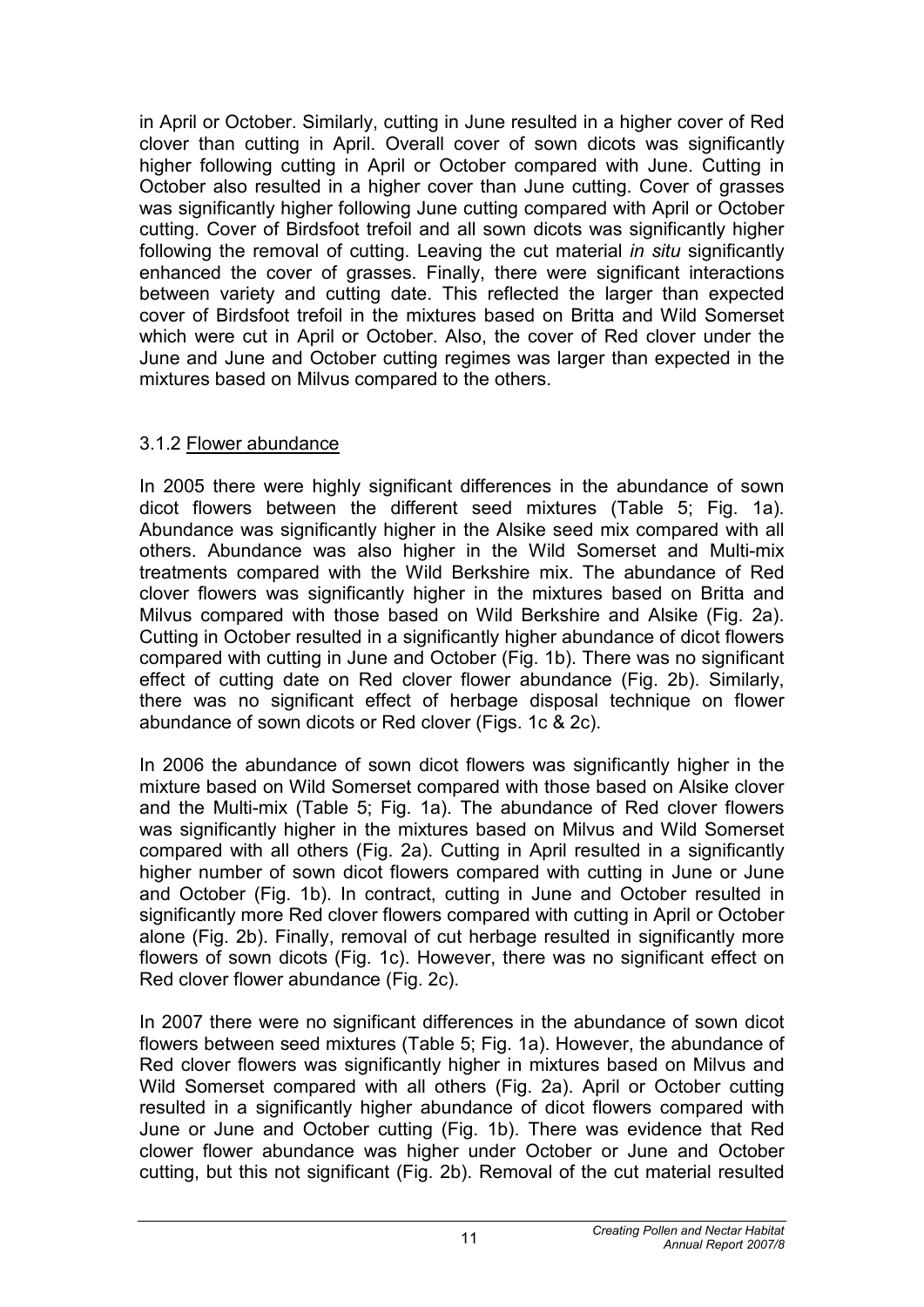in a significantly higher abundance of dicot flowers compared with leaving the herbage *in situ* (Fig. 1c). There was no overall effect of herbage disposal on abundance of Red clover flowers. There were no significant interactions between variety / seed mix, cutting date or herbage disposal.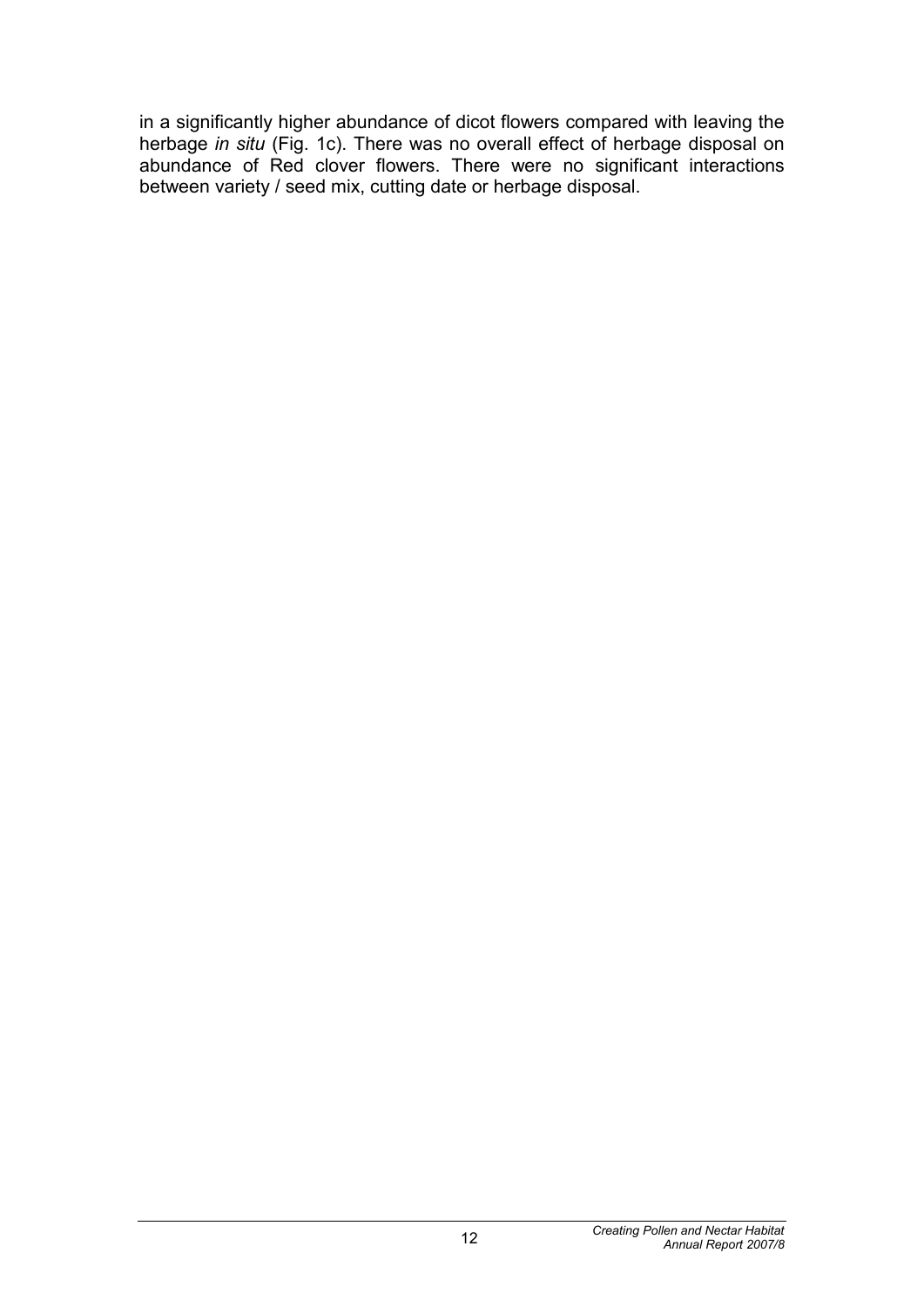|                              |                    | <b>Birdsfoot trefoil</b> |            |                    | <b>Sainfoin</b>    |           |                    | <b>Alsike clover</b> |                    |                    | <b>Red clover</b>  |                    |                    | Sown dicots |           |                   | <b>Grasses</b> |           |
|------------------------------|--------------------|--------------------------|------------|--------------------|--------------------|-----------|--------------------|----------------------|--------------------|--------------------|--------------------|--------------------|--------------------|-------------|-----------|-------------------|----------------|-----------|
| a) Variety / seed mix        | 2005               | 2006                     | 2007       | 2005               | 2006               | 2007      | 2005               | 2006                 | 2007               | 2005               | 2006               | 2007               | 2005               | 2006        | 2007      | 2005              | 2006           | 2007      |
| Red clover                   |                    |                          |            |                    |                    |           |                    |                      |                    |                    |                    |                    |                    |             |           |                   |                |           |
| (var. Britta)                | 8.9b               | 19.7                     | 27.75ab    | 0.0                | 0.0                | 0.10      | 0.4 <sub>b</sub>   | 0.4 <sub>b</sub>     | 0.44               | 72.2a              | 11.9b              | 9.67b              | 81.5               | 32.1bc      | 37.96ab   | 17.1 <sub>b</sub> | 50.4           | 44.50     |
| Red clover                   |                    |                          |            |                    |                    |           |                    |                      |                    |                    |                    |                    |                    |             |           |                   |                |           |
| (var. Milvus)                | 8.7b               | 9.9                      | 14.44b     | 0.0                | 0.0                | 0.00      | 1.9 <sub>b</sub>   | 0.0 <sub>b</sub>     | 0.44               | 60.1b              | 62.9a              | 49.81a             | 70.7               | 72.8a       | 64.69a    | 27.1ab            | 24.5           | 27.98     |
| Red clover                   |                    |                          |            |                    |                    |           |                    |                      |                    |                    |                    |                    |                    |             |           |                   |                |           |
| (var. Wild Somerset)         | 27.0a              | 21.9                     | 31.35a     | 0.0                | 0.3                | 0.17      | 4.5b               | 1.7 <sub>b</sub>     | 0.21               | 28.3c              | 29.0b              | 14.71b             | 59.8               | 52.9ab      | 46.44ab   | 34.9a             | 39.6           | 41.10     |
| Red clover                   |                    |                          |            |                    |                    |           |                    |                      |                    |                    |                    |                    |                    |             |           |                   |                |           |
| (var. Wild Berkshire)        | 13.6ab             | 16.4                     | 20.15ab    | 0.1                | 0.3                | 0.10      | 8.0 <sub>b</sub>   | 4.2 <sub>b</sub>     | 0.42               | 51.7b              | 13.0b              | 6.19b              | 73.4               | 34.0bc      | 26.85b    | 18.9b             | 57.9           | 55.71     |
| Alsike clover                | 8.4b               | 17.5                     | 22.17ab    | 0.1                | 0.0                | 0.00      | 60.9a              | 1.3 <sub>b</sub>     | 1.58               | 2.3 <sub>c</sub>   | 1.0 <sub>b</sub>   | 1.35b              | 71.7               | 19.8c       | 25.11b    | 28.7ab            | 77.9           | 71.38     |
| Multi-mix                    | 5.4 <sub>b</sub>   | 11.2                     | 16.13b     | 0.0                | 0.0                | 0.10      | 14.2b              | 11.1a                | 3.40               | 57.9b              | 13.6b              | 4.56b              | 77.5               | 35.9bc      | 24.19b    | 18.4b             | 53.7           | 53.67     |
| $\overline{ANOVA}$ $F_{5.5}$ | $9.84*$            | 2.45 <sub>ns</sub>       | $6.78*$    | 0.56ns             | 0.63ns             | .22ns     | 25.73***           | 25.02**              | 3.67ns             | 298.70***          | 22.27**            | 22.34**            | 3.23ns             | $18.11**$   | $7.95*$   | 13.66**           | 3.21ns         | 2.78ns    |
| b) Cut date                  |                    |                          |            |                    |                    |           |                    |                      |                    |                    |                    |                    |                    |             |           |                   |                |           |
| Apr                          | 13.1               | 17.5                     | 29.64a     | 0.0                | 0.0                | 0.00      | 13.6               | 2.6                  | 1.08               | 42.5               | 16.8c              | 8.24c              | 69.2               | 36.9b       | 38.96ab   | 25.5              | 53.2a          | 45.17b    |
| Jun                          | 11.1               | 15.3                     | 9.94b      | 0.0                | 0.1                | 0.14      | 14.1               | 2.3                  | 0.25               | 49.7               | 23.1b              | 16.43ab            | 74.9               | 40.8b       | 26.76c    | 22.9              | 50.8a          | 58.22a    |
| Jun + Oct                    | 11.3               | 16.1                     | 13.54b     | 0.0                | 0.1                | 0.03      | 17.5               | 5.5                  | 1.51               | 46.7               | 29.5a              | 21.89a             | 75.5               | 51.2a       | 36.97bc   | 21.0              | 42.0b          | 49.68ab   |
| Oct                          | 12.4               | 15.5                     | 34.86a     | 0.1                | 0.3                | 0.15      | 14.7               | 2.0                  | 1.47               | 42.8               | 18.3bc             | 10.97bc            | 70.1               | 36.1b       | 47.46a    | 27.4              | 56.6a          | 43.15b    |
| ANOVA $F_{3,42}$             | 0.88 <sub>ns</sub> | $0.64$ ns                | 42.70***   | 1.32ns             | 1.06ns             | .32ns     | 1.57ns             | $3.02*$              | 1.52ns             | 2.76ns             | 13.46***           | $11.41***$         | 1.85 <sub>ns</sub> | $12.79***$  | $9.57***$ | .79ns             | 12.20***       | $6.64***$ |
| c) Herbage disposal          |                    |                          |            |                    |                    |           |                    |                      |                    |                    |                    |                    |                    |             |           |                   |                |           |
| Leave                        | 11.2               | 14.4                     | 18.83      | 0.0                | 0.0                | 0.10      | 15.2               | 2.7                  | 0.78               | 45.5               | 20.8               | 13.07              | 71.9               | 37.9        | 32.78     | 23.8              | 51.6           | 52.95     |
| Remove                       | 12.7               | 17.8                     | 25.17      | 0.1                | 0.2                | 0.06      | 14.8               | 3.5                  | .38                | 45.3               | 23.1               | 15.69              | 73.0               | 44.6        | 42.30     | 24.6              | 49.8           | 45.16     |
| ANOVA $F_{1.42}$             | 2.17ns             | $7.90**$                 | $11.68***$ | 1.07ns             | 1.75 <sub>ns</sub> | 0.28ns    | 0.05 <sub>ns</sub> | 0.80ns               | 1.54 <sub>ns</sub> | 0.00 <sub>ns</sub> | 2.19 <sub>ns</sub> | 2.15 <sub>ns</sub> | 0.20ns             | 12.00**     | 11.99***  | 0.17ns            | 0.98ns         | $9.00***$ |
| <b>Interactions</b>          |                    |                          |            |                    |                    |           |                    |                      |                    |                    |                    |                    |                    |             |           |                   |                |           |
| Cut date × Herbage           | 1.76ns             | $3.44*$                  | .26ns      | 1.64ns             | 0.26 <sub>ns</sub> | $0.67$ ns | 1.23ns             | 0.33ns               | 0.30ns             | 0.12ns             | 0.35ns             | 0.09 <sub>ns</sub> | 1.10ns             | 0.95ns      | 0.51ns    | 0.90ns            | 0.36ns         | 1.18ns    |
| disposal                     |                    |                          |            |                    |                    |           |                    |                      |                    |                    |                    |                    |                    |             |           |                   |                |           |
| Variety × Cut date           | 0.72ns             | $2.14*$                  | $2.57**$   | 1.10 <sub>ns</sub> | 0.86ns             | 1.12ns    | 1.14ns             | 0.88ns               | 1.42ns             | $3.14***$          | 1.23ns             | $3.28***$          | 1.57ns             | 1.12ns      | $2.35*$   | 1.46ns            | 0.85ns         | $1.93*$   |
| Variety × Herbage            | 0.73ns             | .33ns                    | 1.15ns     | 0.86ns             | 0.86ns             | 0.83ns    | 0.12ns             | 0.50ns               | 0.74ns             | 2.12ns             | 1.51ns             | 0.79ns             | 1.11ns             | 2.21ns      | $0.44$ ns | 0.90ns            | $3.54***$      | 1.58ns    |
| disposal                     |                    |                          |            |                    |                    |           |                    |                      |                    |                    |                    |                    |                    |             |           |                   |                |           |

Table 4. The effects of a) Clover variety / seed mix, b) Cutting date and c) Herbage disposal technique on the percentage cover of dicots and grasses in 2005 and 2007. Means with the same letter in the same column are not significantly different (P> 0.05).

ns = no significant difference; \* = *P <* 0.05; \*\* = *P <* 0.01; \*\*\* = *P <* 0.001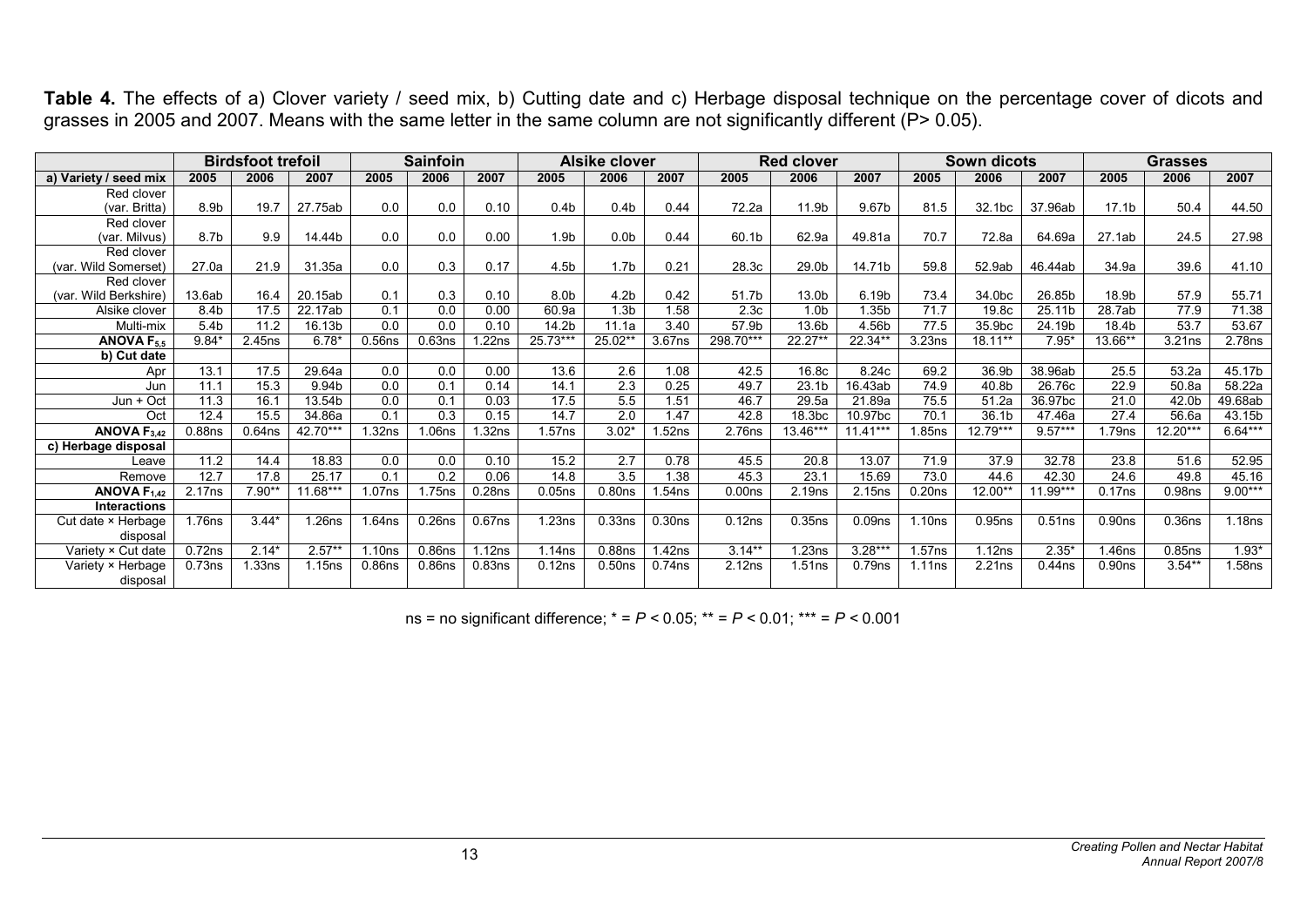**Table 5.** The effects of a) Clover variety, b) Cutting date and c) Herbage disposal technique on abundance of sown dicots and Red clover flowers per m<sup>-2</sup> 2005-2007. Means with the same letter in the same column are not significantly different (P> 0.05).

|                                  |                    | <b>Flowers of</b><br>sown dicots $m^2$ |                   |            | <b>Flowers of</b><br>Red clover m <sup>-2</sup> |                    |
|----------------------------------|--------------------|----------------------------------------|-------------------|------------|-------------------------------------------------|--------------------|
|                                  |                    |                                        |                   |            |                                                 |                    |
| a) Variety / seed mix            | 2005               | 2006                                   | 2007              | 2005       | 2006                                            | 2007               |
| Red clover (var. Britta)         | 613.5bc            | 291.6ab                                | 50.6              | 547.4a     | 7.2 <sub>b</sub>                                | 7.0 <sub>b</sub>   |
| Red clover (var. Milvus)         | 553.3bc            | 343.5ab                                | 62.9              | 502.8a     | 125.1a                                          | 29.8a              |
| Red clover (var. Wild Somerset)  | 703.2b             | 496.3a                                 | 78.2              | 406.5ab    | 60.0a                                           | 28.7a              |
| Red clover (var. Wild Berkshire) | 444.2c             | 308.4ab                                | 40.9              | 284.8b     | 14.2b                                           | 4.2 <sub>b</sub>   |
| Alsike clover                    | 936.8a             | 166.1b                                 | 45.9              | 12.7c      | 2.0 <sub>b</sub>                                | 1.2 <sub>b</sub>   |
| Multi-mix                        | 717.0b             | 209.2b                                 | 42.9              | 399.6ab    | 18.7b                                           | 4.6b               |
| ANOVA $F_{5.5}$                  | 33.20***           | $7.08*$                                | 3.63ns            | $28.73***$ | 253.53***                                       | $17.17***$         |
| b) Cut date                      |                    |                                        |                   |            |                                                 |                    |
| Apr                              | 675.4ab            | 342.4a                                 | 77.7a             | 369.8      | 32.5bc                                          | 13.5               |
| Jun                              | 655.2ab            | 270.9b                                 | 26.3 <sub>b</sub> | 356.2      | 42.5ab                                          | 14.6               |
| Jun + Oct                        | 629.1b             | 285.9b                                 | 34.9b             | 343.7      | 51.1a                                           | 20.4               |
| Oct                              | 685.7a             | 310.8ab                                | 93.6a             | 366.1      | 25.3c                                           | 21.2               |
| ANOVA $F3,42$                    | $2.80*$            | 4.78**                                 | 68.31***          | 1.35ns     | $5.85**$                                        | $3.05*$            |
| c) Herbage disposal              |                    |                                        |                   |            |                                                 |                    |
| Leave                            | 716.4              | 282.6                                  | 54.9              | 351.1      | 33.5                                            | 15.6               |
| Remove                           | 731.4              | 322.4                                  | 61.4              | 366.8      | 42.3                                            | 19.2               |
| ANOVA $F_{1,42}$                 | 0.92ns             | $7.78**$                               | $6.85*$           | 2.47ns     | 3.55ns                                          | 3.07ns             |
| <b>Interactions</b>              |                    |                                        |                   |            |                                                 |                    |
| Cut date × Herbage disposal      | 2.26ns             | $5.26***$                              | 1.13ns            | $3.87*$    | 1.13ns                                          | 0.06 <sub>ns</sub> |
| Variety × Cut date               | $3.13**$           | $3.89***$                              | 1.55ns            | 1.72ns     | $3.19**$                                        | 1.24ns             |
| Variety × Herbage disposal       | 1.08 <sub>ns</sub> | 0.61ns                                 | 0.81ns            | 0.28ns     | 2.07ns                                          | 0.15ns             |

ns = no significant difference; \* = *P <* 0.05; \*\* = *P <* 0.01; \*\*\* = *P <* 0.001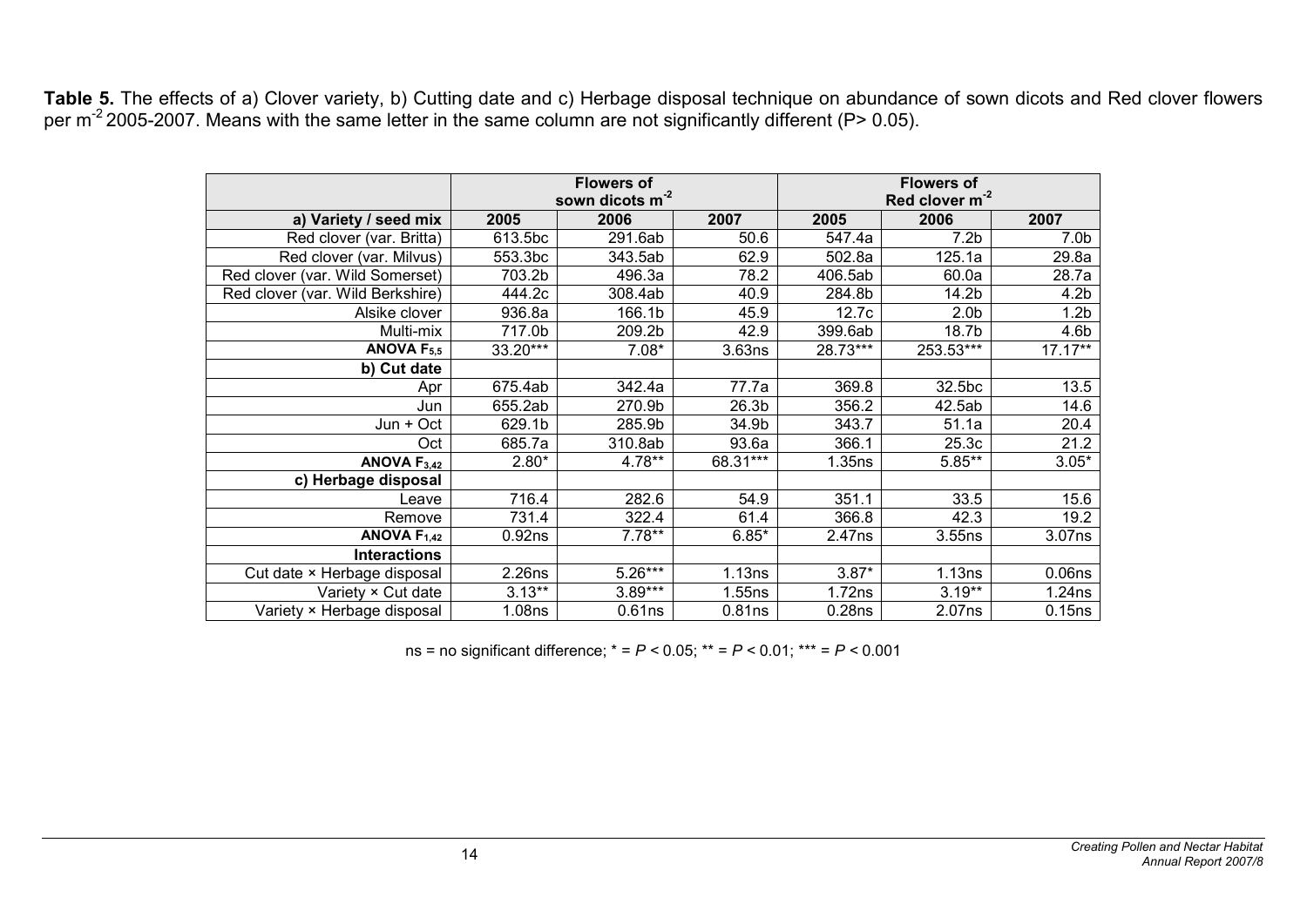

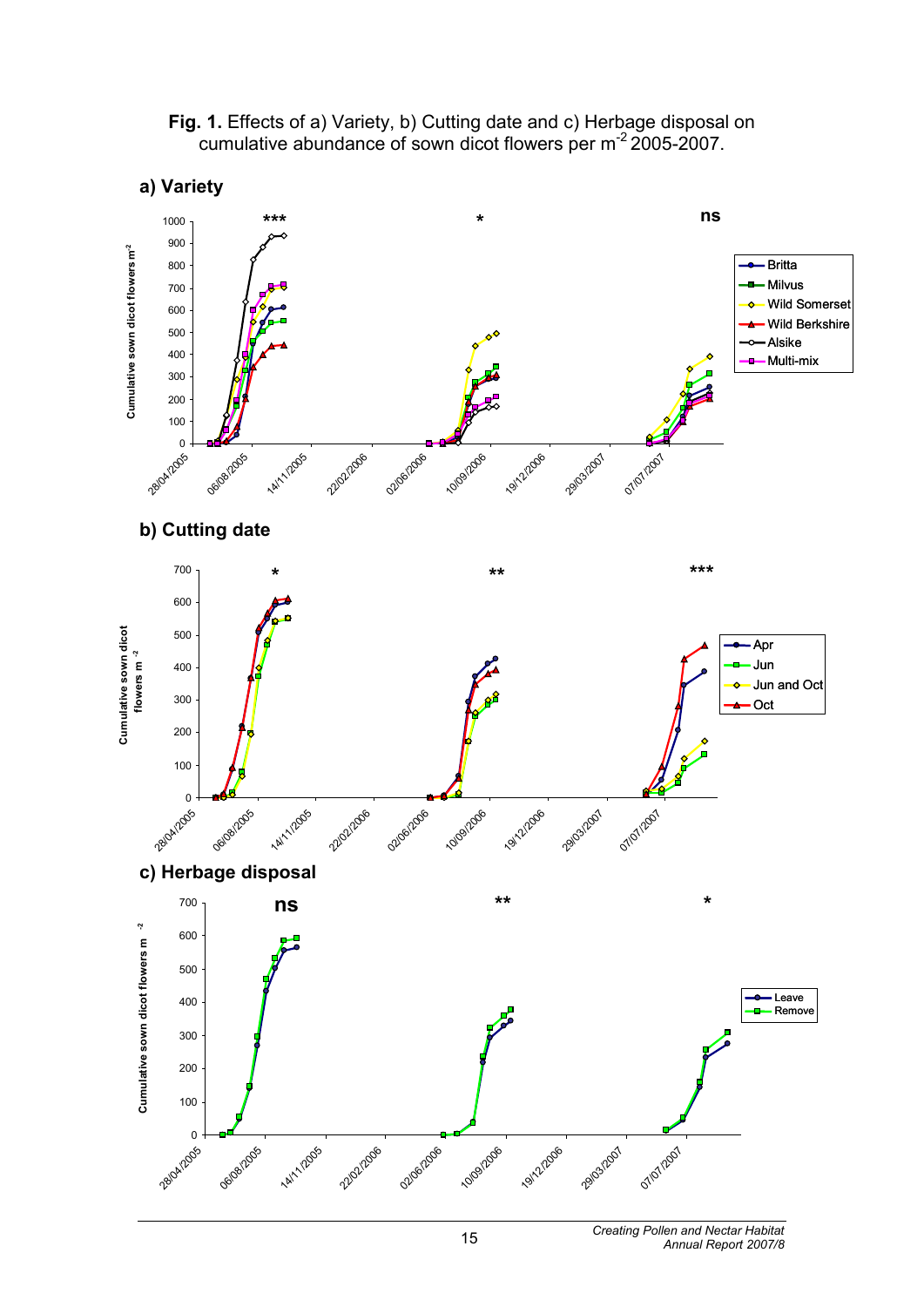

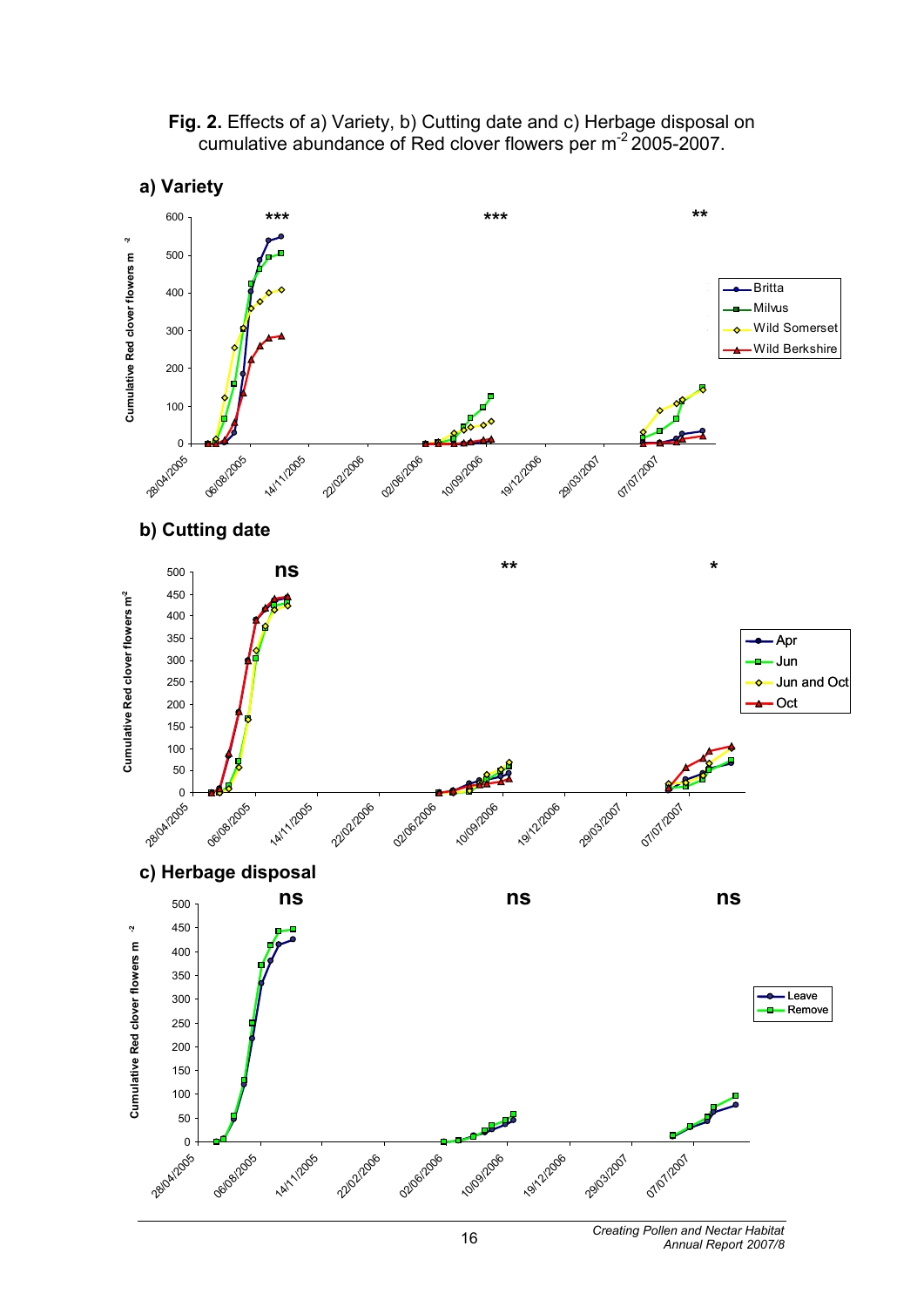#### 3.2 *Experiment 2: Pollen and Nectar Seed Mixtures*

#### 3.2.1 Vegetation composition

In 2005 there were highly significant differences in species number (richness) between the different seed mixtures (Table 6a). Vegetation resulting from the Dwarf Rye grass mix had a significantly higher species number than the Setaside, Legume only, Rye Grass Nurse, Fine Grass Simple and Lucerne mixes. Moreover, species number was significantly lower in the Legume only and Lucerne mixes compared with all others except the Typical ELS mix. Percentage cover of sown grasses was significantly higher in the Rye Grass Nurse and Rye Grass seed mixes compared with all others except the Dwarf Rye Grass mix (Fig. 3a). Grass cover was lowest in the Set-aside, Legume Fine Grass Simple Typical ELS, Lucerne and Lucerne and Legumes mixes. There were no significant differences in the overall cover of sown dicots.

In 2006 the cover of bare ground was significantly higher in the Legume only mix compared with the Rye Grass Nurse, Fine Grass Complex, Dwarf Rye Grass, Lucerne and Lucerne and Legume mixes (Table 6b). Species number was significantly higher in the Set-aside and Typical ELS mixes compared with the Rye Grass Nurse mix. Cover of sown grasses was significantly higher in the Lucerne mix compared with all others except the Dwarf Rye Grass and Rye Grass mixes (Fig. 3b). Cover of grasses was next highest in the Lucerne and Legume and Typical ELS mixes. Cover of sown dicots was highest in the Legume only, Rye Grass Nurse, and Fine grass (Simple and Complex) compared with all others except the Set-aside mix (Fig. 3b). Cover of dicots was significantly lower in the Lucerne, and Lucerne and Legume mixes. There were large differences in the ability of different legume species to tolerate competition from grasses. For example, Lucerne appeared to be much less able to tolerate competition than Red clover.

In 2007 there were no significant differences in the percentage cover of bare ground, sown grasses or dicots, or species number (richness) between the ten seed mixtures (Table 6c). However, the application of graminicide resulted in a significant increase in the cover of bare ground and sown dicot species (Fig. 3c). As expected, it resulted in a significant reduction in cover of sown grasses and species number. There was some evidence that graminicide application resulted in an increase in the cover of injurious weeds (e.g. *Cirsium* sp., *Rumex* sp.) (13.7% ±2.6 compared with 3.6% ±1.0). However, this was not quite significant at the P<0.05 level.

#### 3.2.2 Bumblebee abundance and richness

In 2006 there were no significant differences in the abundance (ANOVA  $F_{9,18}$ ) = 0.62 ns) or species number ( $F_{9,18}$  = 0.86ns) of bumblebees between the seed mixture treatments. Similarly, there were no significant differences in bumblebee abundance ( $F_{9,18}=1.45$ ns) and richness ( $F_{9,18}=2.35$ ns) between the seed mixtures in 2007.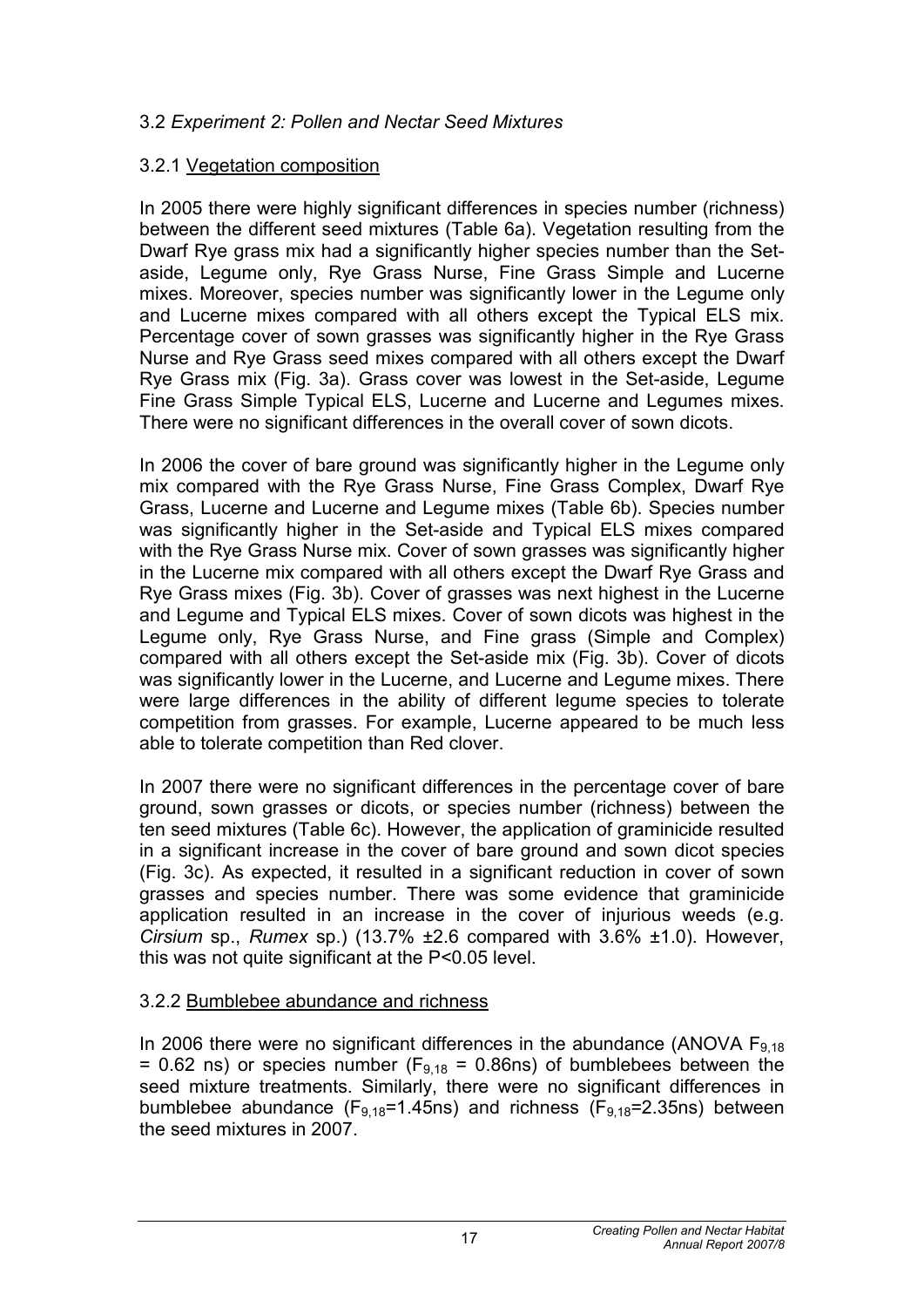Graminicide application resulted in a significant increase in the abundance of sown dicot flowers (ANOVA  $F_{1,2}$  = 30.40<sup>\*</sup>) in the vegetation. However, this did not result in a significant increase in the abundance ( $F_{1,2}$  = 5.33ns) or richness of bees (F<sub>1,2</sub> = 9.00ns).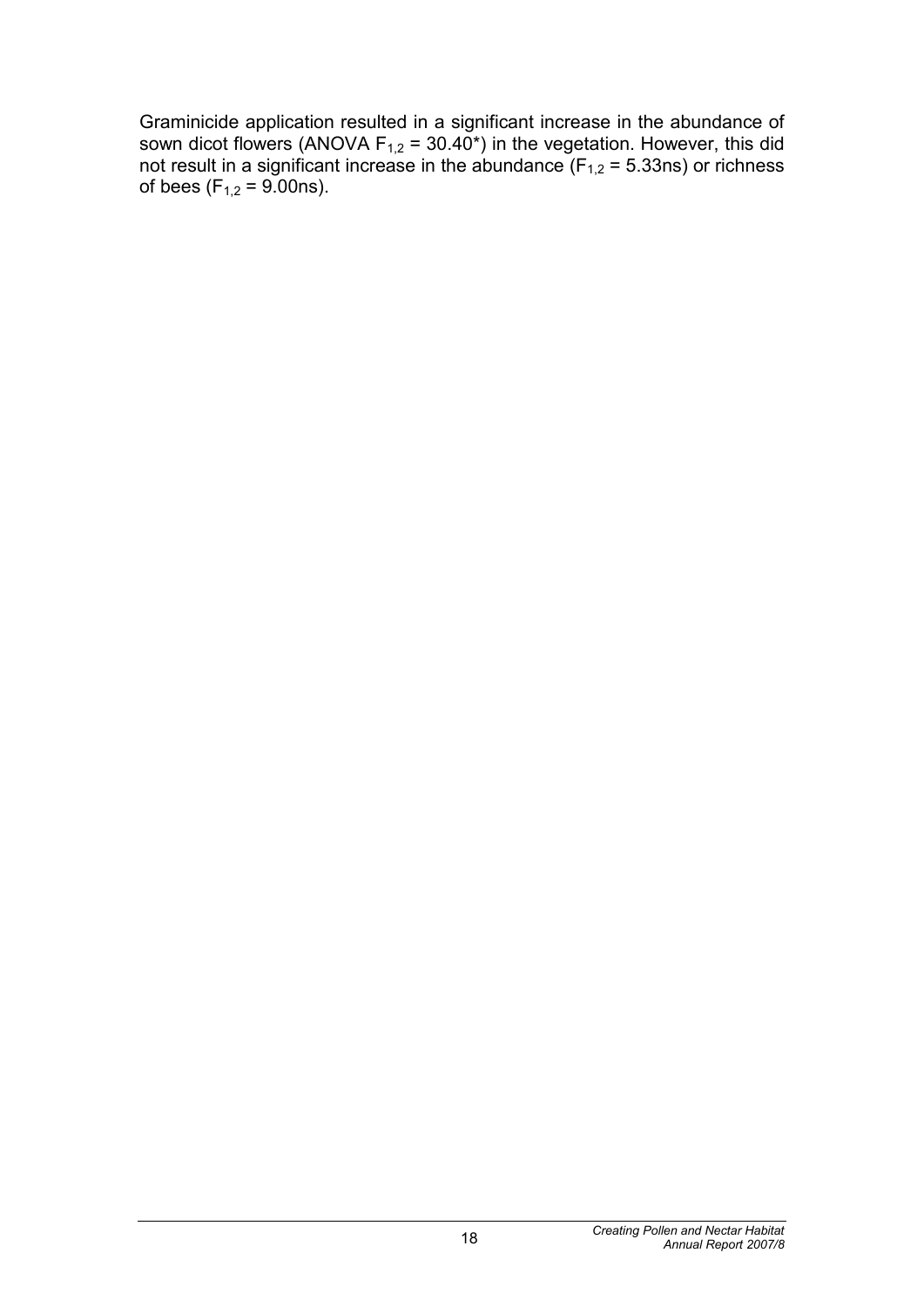**Table 6.** Effects of seed mixture and graminicide application on bare ground, species number and percentage cover of sown grasses and dicots in a) 2005, b) 2006 and 2007. Means with the same letter in the same column are not significantly different (P> 0.05).

| 2005<br>a)            |             |      |                          |      |             |            |                       |    |                          |      |  |
|-----------------------|-------------|------|--------------------------|------|-------------|------------|-----------------------|----|--------------------------|------|--|
| Seed mix              | Bare ground |      | <b>Species</b><br>number |      |             |            | % cover<br>sown grass |    | $%$ cover<br>sown dicots |      |  |
| 1. Set aside          | 1.1         | ±0.8 | 12.3                     | ±0.6 | b           | 0.2        | ±0.2                  | c  | 39.7                     | ±9.1 |  |
| 2. Legume only        | 0.7         | ±0.5 | 12.0                     | ±1.4 | C           | 0.0        | ±0.0                  | C  | 48.5                     | ±7.0 |  |
| 3. Rye Grass nurse    | 0.4         | ±0.2 | 12.5                     | ±1.1 | b           | 28.3       | ±4.0                  | a  | 34.8                     | ±4.6 |  |
| 4. Fine grass simple  | 0.4         | ±0.3 | 13.0                     | ±0.8 | $\mathbf b$ | 1.4        | ±0.8                  | c  | 60.0                     | ±7.7 |  |
| 5. Fine grass complex | 1.3         | ±0.5 | 14.7                     | ±1.5 | ab          | 9.2        | ±1.6                  | b  | 55.9                     | ±7.1 |  |
| 6. Typical ELS        | 1.0         | ±0.7 | 14.0                     | ±1.1 | abc         | 13.8       | ±6.1                  | C  | 30.5                     | ±2.8 |  |
| 7. Dwarf Rye Grass    | 1.2         | ±0.6 | 15.5                     | ±1.0 | a           | 25.1       | ±3.1                  | ab | 35.2                     | ±3.2 |  |
| 8. Rye Grass          | 0.6         | ±0.3 | 14.5                     | ±0.8 | ab          | 32.7       | ±4.0                  | a  | 39.8                     | ±4.1 |  |
| 9. Lucerne            | 0.2         | ±0.2 | 11.8                     | ±0.8 | C           | 6.5        | ±1.0                  | C  | 49.2                     | ±7.5 |  |
| 10. Lucerne & legume  | 1.5         | ±0.8 | 13.2                     | ±1.1 | abc         | 7.2        | ±1.3                  | C  | 63.5                     | ±7.8 |  |
| ANOVA $F_{2.18}$      | 0.51ns      |      | $7.24***$                |      |             | $12.27***$ |                       |    | 1.75ns                   |      |  |

#### **b) 2006**

| Seed mix              |         | <b>Bare ground</b> |    | <b>Species</b><br>number |           |    |            | % cover<br>sown grass |    | % cover<br>sown dicots |      |             |  |
|-----------------------|---------|--------------------|----|--------------------------|-----------|----|------------|-----------------------|----|------------------------|------|-------------|--|
| 1. Set aside          | 0.7     | ±0.0               | ab | 9.6                      | ±0.8      | a  | 0.9        | ±1.3                  | C  | 82.0                   | ±1.5 | ab          |  |
| 2. Legume only        | 2.1     | ±0.5               | a  | 7.8                      | ±1.9      | ab | 1.7        | ±0.5                  | C  | 93.0                   | ±6.0 | a           |  |
| 3. Rye Grass nurse    | 0.0     | ±0.0               | b  | 5.9                      | $\pm 0.6$ | b  | 7.8        | ±2.4                  | C  | 92.7                   | ±3.0 | a           |  |
| 4. Fine grass simple  | 0.8     | $\pm 0.6$          | ab | 8.8                      | ±1.2      | ab | 1.7        | ±0.5                  | C  | 94.7                   | ±1.7 | a           |  |
| 5. Fine grass complex | 0.0     | ±0.0               | b  | 7.7                      | ±1.0      | ab | 3.2        | ±0.8                  | C  | 93.5                   | ±2.6 | a           |  |
| 6. Typical ELS        | 0.7     | ±1.1               | ab | 9.6                      | ±1.6      | a  | 33.9       | ±1.3                  | b  | 65.4                   | ±2.4 | $\mathbf b$ |  |
| 7. Dwarf Rye Grass    | 0.0     | ±0.0               | b  | 8.1                      | ±0.8      | ab | 37.6       | ±3.5                  | ab | 60.9                   | ±4.0 | $\mathbf b$ |  |
| 8. Rye Grass          | 0.6     | ±0.4               | ab | 7.7                      | ±0.8      | ab | 40.7       | ±4.3                  | ab | 57.9                   | ±4.0 | C           |  |
| 9. Lucerne            | 0.0     | ±0.5               | b  | 7.6                      | ±1.4      | ab | 53.5       | ±3.5                  | a  | 46.7                   | ±3.7 | C           |  |
| 10. Lucerne & legume  | 0.0     | ±0.0               | b  | 7.2                      | ±0.8      | ab | 27.1       | ±2.7                  | b  | 75.8                   | ±4.1 | abc         |  |
| ANOVA $F_{2,18}$      | $3.53*$ |                    |    | $2.61*$                  |           |    | $30.70***$ |                       |    | $15.44***$             |      |             |  |

#### **c) 2007**

| Seed mix                                                                                                                                  | Bare ground |       | <b>Species</b><br>number |          |           |  | % cover<br>sown grass | % cover<br>sown dicots |               |       |  |
|-------------------------------------------------------------------------------------------------------------------------------------------|-------------|-------|--------------------------|----------|-----------|--|-----------------------|------------------------|---------------|-------|--|
| 1. Set aside                                                                                                                              | 4.8         | ±3.2  |                          | 8.3      | ±1.1      |  | 21.9                  | ±12.0                  | 45.6          | ±11.3 |  |
| 2. Legume only                                                                                                                            | 12.7        | ±7.8  |                          | 7.2      | ±0.9      |  | 26.2                  | ±13.3                  | 32.1          | ±12.7 |  |
| 3. Rye Grass nurse                                                                                                                        | 11.9        | ±7.5  |                          | 7.8      | ±0.5      |  | 5.5                   | ±4.0                   | 51.2          | ±7.2  |  |
| 4. Fine grass simple                                                                                                                      | 2.2         | ±1.2  |                          | 7.1      | ±0.9      |  | 20.8                  | ±13.2                  | 53.8          | ±10.8 |  |
| 5. Fine grass complex                                                                                                                     | 2.2         | ±1.2  |                          | 6.3      | ±1.2      |  | 24.4                  | ±15.0                  | 34.4          | ±11.4 |  |
| 6. Typical ELS                                                                                                                            | 9.6         | ±4.4  |                          | 6.9      | ±0.2      |  | 18.7                  | ±8.2                   | 38.6          | ±7.8  |  |
| 7. Dwarf Rye Grass                                                                                                                        | 8.1         | ±4.5  |                          | 5.8      | ±0.7      |  | 25.5                  | ±11.9                  | 49.9          | ±10.0 |  |
| 8. Rye Grass                                                                                                                              | 10.5        | ±6.9  |                          | 6.0      | ±0.7      |  | 23.4                  | ±13.7                  | 43.9          | ±15.9 |  |
| 9. Lucerne                                                                                                                                | 23.9        | ±11.1 |                          | 6.5      | $\pm 0.8$ |  | 36.7                  | ±14.7                  | 27.2          | ±9.7  |  |
| 10. Lucerne & legume                                                                                                                      | 15.0        | ±6.4  |                          | 5.9      | ±0.4      |  | 30.9                  | ±11.8                  | 21.7          | ±7.1  |  |
| ANOVA $F_{2,18}$                                                                                                                          | 1.27ns      |       |                          | 1.13ns   |           |  | 1.02ns                |                        | <b>1.87ns</b> |       |  |
|                                                                                                                                           |             |       |                          |          |           |  |                       |                        |               |       |  |
| No graminicide                                                                                                                            | 3.8         | ±1.1  |                          | 7.3      | ±0.4      |  | 44.5                  | ±4.9                   | 24.0          | ±3.6  |  |
| Graminicide                                                                                                                               | 16.3        | ±3.5  |                          | 6.3      | ±0.3      |  | 2.3                   | 0.6                    | 55.7          | ±4.1  |  |
| ANOVA $F_{1,2}$<br>$R_0 = R_0$ oignificant difference: $\dot{x} = D \times 0.05$ ; $\dot{x} = D \times 0.01$ ; $\dot{x} = D \times 0.001$ | 70.61*      |       |                          | $21.24*$ |           |  | 98.24**               |                        | $22.57*$      |       |  |

ns = no significant difference; \* = *P <* 0.05; \*\* = *P <* 0.01; \*\*\* = *P <* 0.001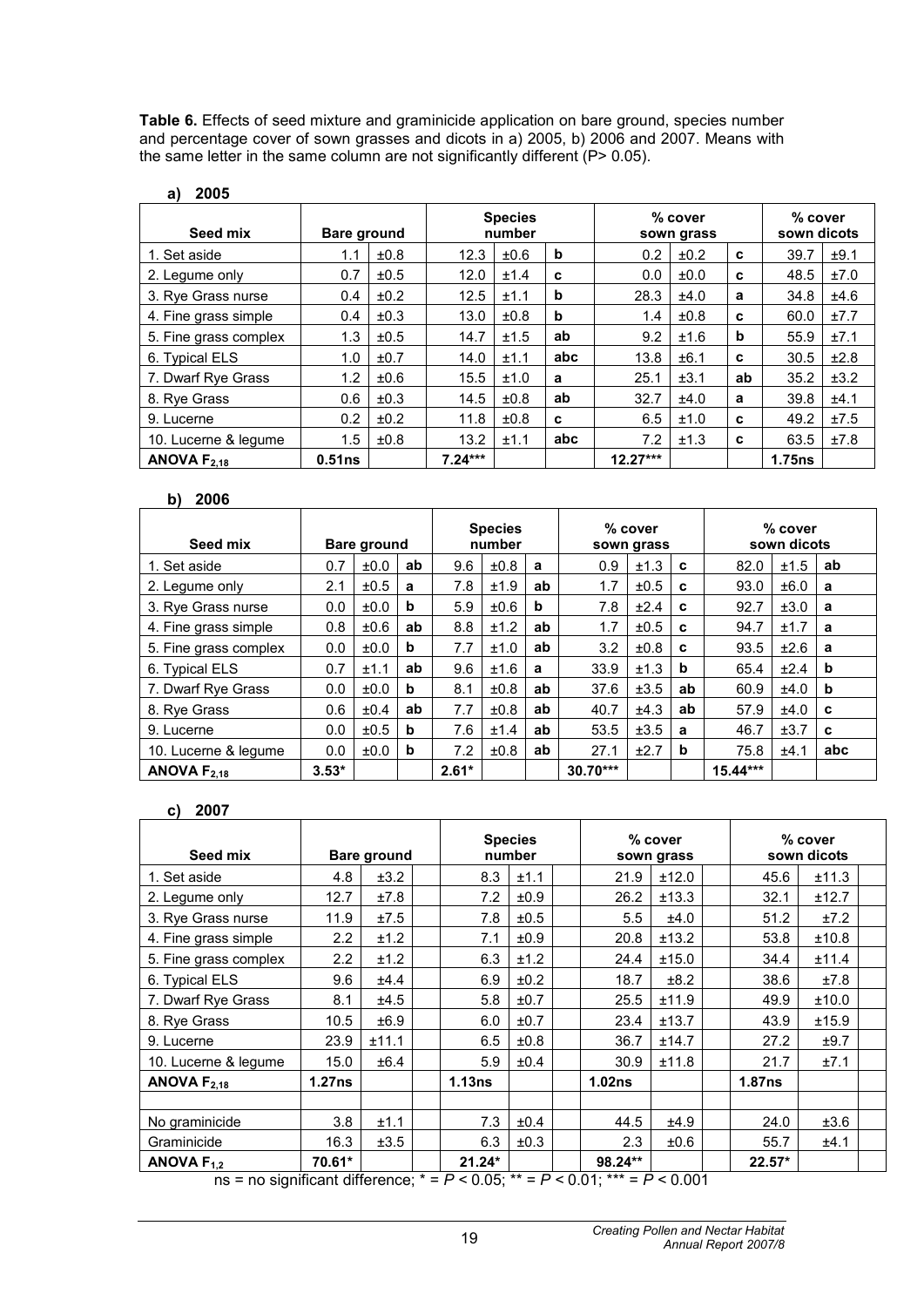**Fig. 3.** Cover of individual sown species in the 10 seed mixtures a) 2005, b) 2006, c) 2007 (i) without graminicide, and d) 2007 (ii) with graminicide



#### **a) 2005**



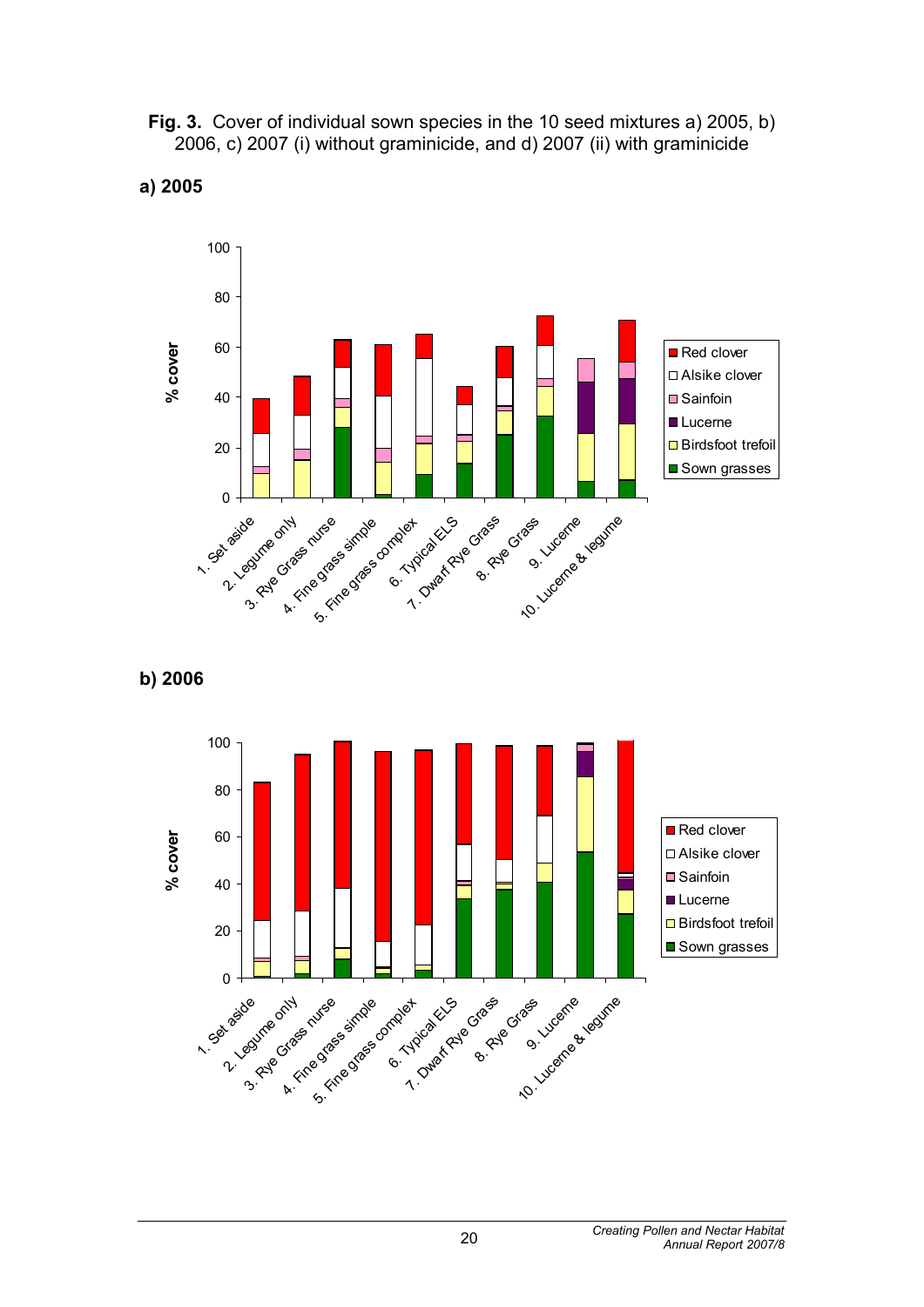#### **c) 2007 (i) without graminicide**



#### **d) 2007 (ii) with graminicide**



## 3.3 *Experiment 3: Pollen and Nectar Preference*

#### 3.3.1 Bumblebee and butterfly abundance

In 2006 bumblebee abundance summed for all visits was significantly higher on plots sown with Phacelia, then Borage, and then Crimson clover and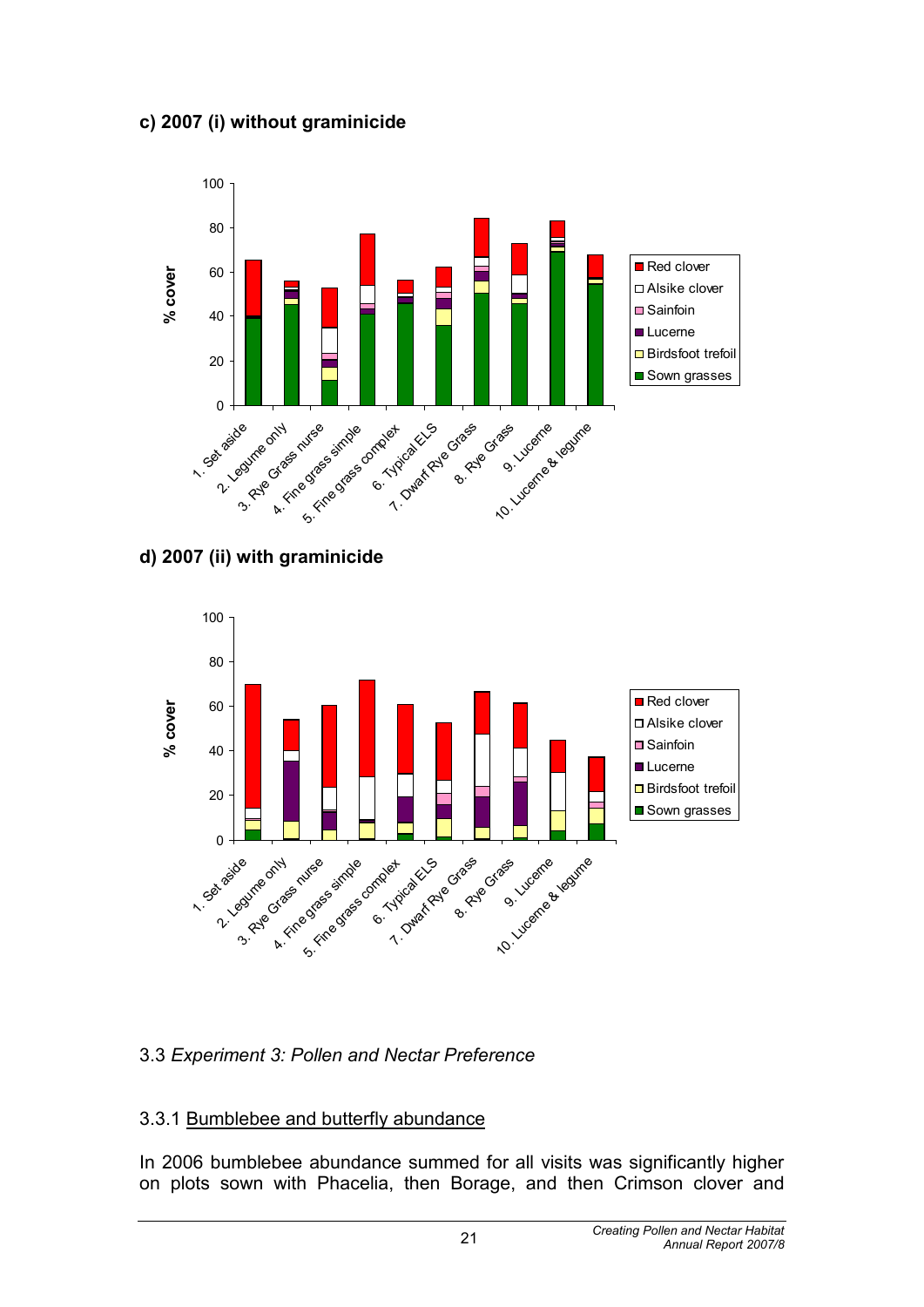Sunflower compared with all other treatments (Table 7a). Bee species number was also significantly higher in the Phacelia, Borage Crimson clover and Sunflower plots compared with all others. Short-tongued bees showed a marked preference for plots sown with Phacelia and Borage, followed by Sunflower compared with all other treatments (Fig. 4a; ANOVA  $F_{12,36}=194.37***$ ). Long-tongued bees showed a significant preference for Crimson clover compared with all other species except Borage and Phacelia (Fig. 4a;  $F_{12,36}$ =6.50\*\*\*). Also, Borage was preferred to all species except Phacelia, Sainfoin and Sunflower.

Abundance and species number (richness) of butterflies were significantly higher in the plots sown with Lucerne compared to those sown with Borage, Chichory and Sainfoin (Table 7a). Immobile butterfly species showed a marked preference for the Lucerne plots compared with all others except Red clover, Crimson clover and Sweet clover (Fig. 5a;  $F_{12,36}=3.43**$ ). There were no significant differences in the abundance of mobile butterfly species between treatments  $(F_{12,36}=1.45$ ns).

In 2007 bumblebee abundance was significantly higher in the plots sown with Phacelia compared with all other except Borage (Table 7b). Bee abundance was also significantly higher in the plots sown with Red clover compared those sown with Buckwheat, Chichory, Linseed, Lucerne, and Sweet Clover. Bee species number was significantly higher in plot sown with Borage, Crimson clover, Phacelia, Red clover and Sunflower compared with Mustard. Once again, short-tongued bees showed a marked preference for plots sown with Phacelia and Borage compared with all other treatments (Fig. 4b; ANOVA  $F_{12,36}$ =42.73\*\*\*). Long-tongued bees showed a significant preference for Red clover compared with all other species. They also showed a strong preference for Sainfoin and Crimson clover (Fig. 4b;  $F_{12,36}=8.86***$ ).

In 2007 overall numbers of butterflies were very low even compared with 2006. Abundance was significantly higher in the plots sown with Red clover compared those sown with Chicory (Table 7b). There were no other significant differences. There were weakly significant differences in the abundance of mobile butterfly species between treatments (Fig. 5b;  $F_{12,36}$ = 2.22<sup>\*</sup>), with abundance highest in plots sown with Red clover and Fodder radish. There were no significant differences in the abundance of immobile butterfly species between treatments (Fig. 5b;  $F_{12,36}$ = 0.71ns).

#### 3.3.2 Flower abundance

In 2006 species with the highest percentage cover of flowers were the annuals Phacelia, Borage, Crimson clover, Sunflower and Buckwheat (Fig. 6a). Flower cover in the perennials (Red clover, Sainfoin and Lucerne) was much lower. Peak flowering of Phacelia and Borage was in late June to mid-July. Crimson clover flowering peaked in mid-July. Sunflower flowered throughout August. Buckwheat continued to flower throughout July and August.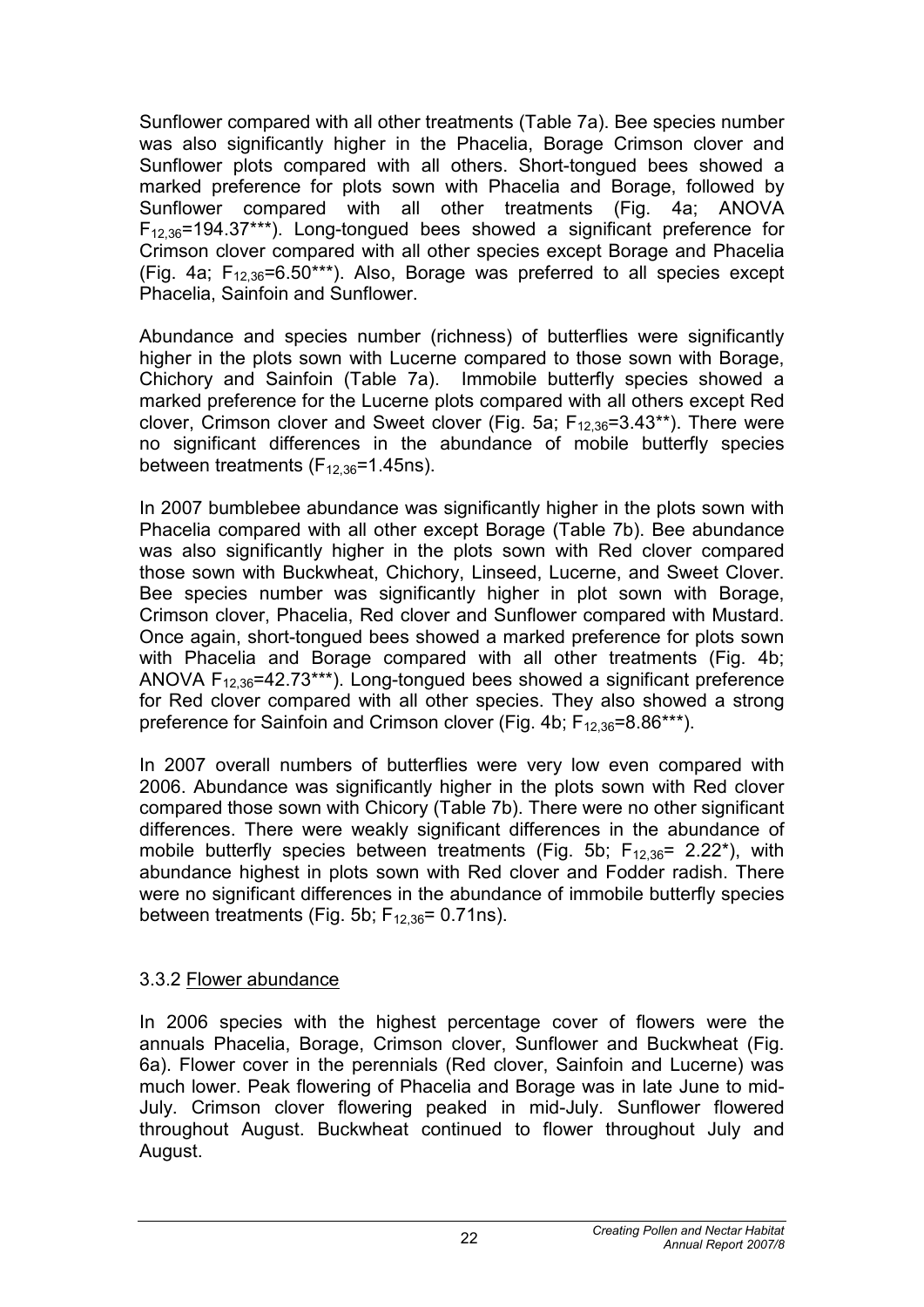In 2007 more distinctive patterns in flowering phenology were observed between treatments (Fig. 6b). Peak flowering of Crimson clover was early in the season (late-May), followed by peak flowering of Fodder radish in late June. Many important bee forage species had their peak flowering in late July, including Phacelia, Borage, Red clover and Sweet clover.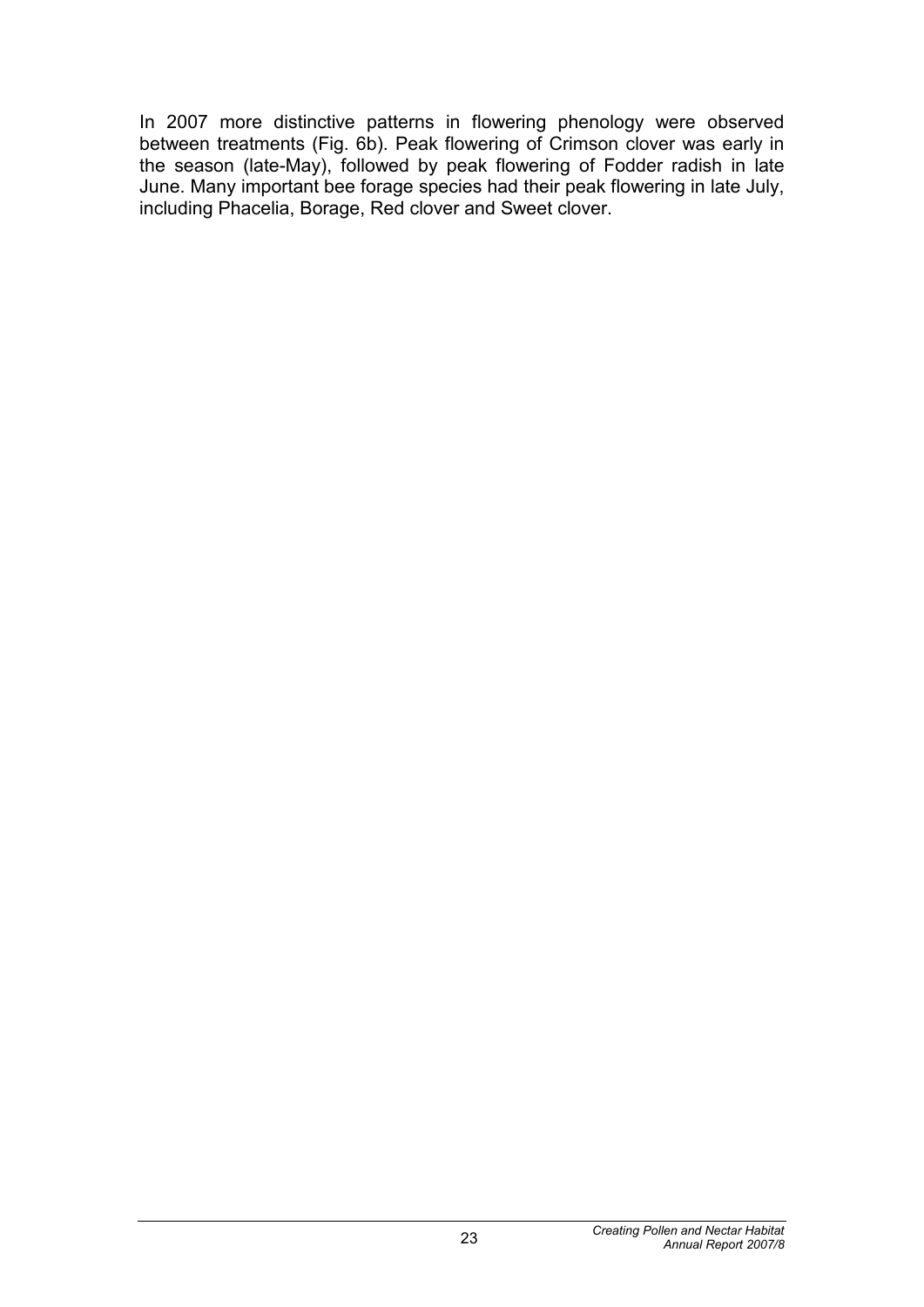**Table 7.** Bumblebee and butterfly abundance and species number (richness) on the different plant species in a) 2006 and b) 2007. Means with the same letter in the same column are not significantly different (P> 0.05).

#### **a) 2006**

| <b>Treatment</b>  |         | <b>Total</b><br>butterflies |    | <b>Species number</b><br>butterflies |      |    | <b>Total bumblebees</b> |       |   | <b>Species number</b><br>bumblebees |      |             |  |
|-------------------|---------|-----------------------------|----|--------------------------------------|------|----|-------------------------|-------|---|-------------------------------------|------|-------------|--|
| <b>Borage</b>     | 0.3     | ±0.3                        | b  | 0.3                                  | ±0.3 | b  | 99.8                    | ±12.1 | b | 3.3                                 | ±0.3 | a           |  |
| <b>Buckwheat</b>  | 2.0     | ±0.4                        | ab | 1.5                                  | ±0.5 | ab | 1.3                     | ±0.6  | d | 1.0                                 | ±0.4 | b           |  |
| Chichory          | 0.8     | ±0.5                        | b  | 0.5                                  | ±0.3 | b  | 0.3                     | ±0.3  | d | 0.3                                 | ±0.3 | b           |  |
| Crimson clover    | 3.0     | ±0.9                        | ab | 2.0                                  | ±0.4 | ab | 37.3                    | ±2.5  | C | 4.0                                 | ±0.0 | a           |  |
| Fodder radish     | 1.0     | ±0.7                        | ab | 0.5                                  | ±0.3 | b  | 1.5                     | ±1.5  | d | 0.3                                 | ±0.3 | $\mathbf b$ |  |
| Linseed           | 2.8     | ±1.0                        | ab | 1.3                                  | ±0.6 | ab | 0.8                     | ±0.3  | d | 0.8                                 | ±0.3 | b           |  |
| Lucerne           | 6.3     | ±2.7                        | a  | 3.5                                  | ±0.6 | a  | 2.5                     | ±0.6  | d | 1.3                                 | ±0.3 | $\mathbf b$ |  |
| Mustard           | 1.5     | ±1.0                        | ab | 1.0                                  | ±0.7 | ab | 0.0                     | ±0.0  | d | 0.0                                 | ±0.0 | $\mathbf b$ |  |
| Phacelia          | 1.8     | ±0.9                        | ab | 1.5                                  | ±0.6 | ab | 134.3                   | ±3.6  | a | 3.5                                 | ±0.3 | a           |  |
| Red clover        | 3.3     | ±0.8                        | ab | 2.8                                  | ±0.5 | ab | 3.8                     | ±0.8  | d | 1.0                                 | ±0.0 | b           |  |
| Sainfoin          | 0.8     | ±0.8                        | b  | 0.5                                  | ±0.5 | b  | 5.5                     | ±1.2  | d | 1.3                                 | ±0.3 | b           |  |
| Sunflower         | 2.0     | ±0.6                        | ab | 1.5                                  | ±0.3 | ab | 26.3                    | ±5.3  | C | 2.8                                 | ±0.5 | a           |  |
| Sweet clover      | 2.5     | ±1.6                        | ab | 2.0                                  | ±1.1 | ab | 2.3                     | ±1.4  | d | 0.3                                 | ±0.3 | $\mathbf b$ |  |
| ANOVA $F_{12,36}$ | $2.04*$ |                             |    | $2.97**$                             |      |    | 117.01***               |       |   | 25.63***                            |      |             |  |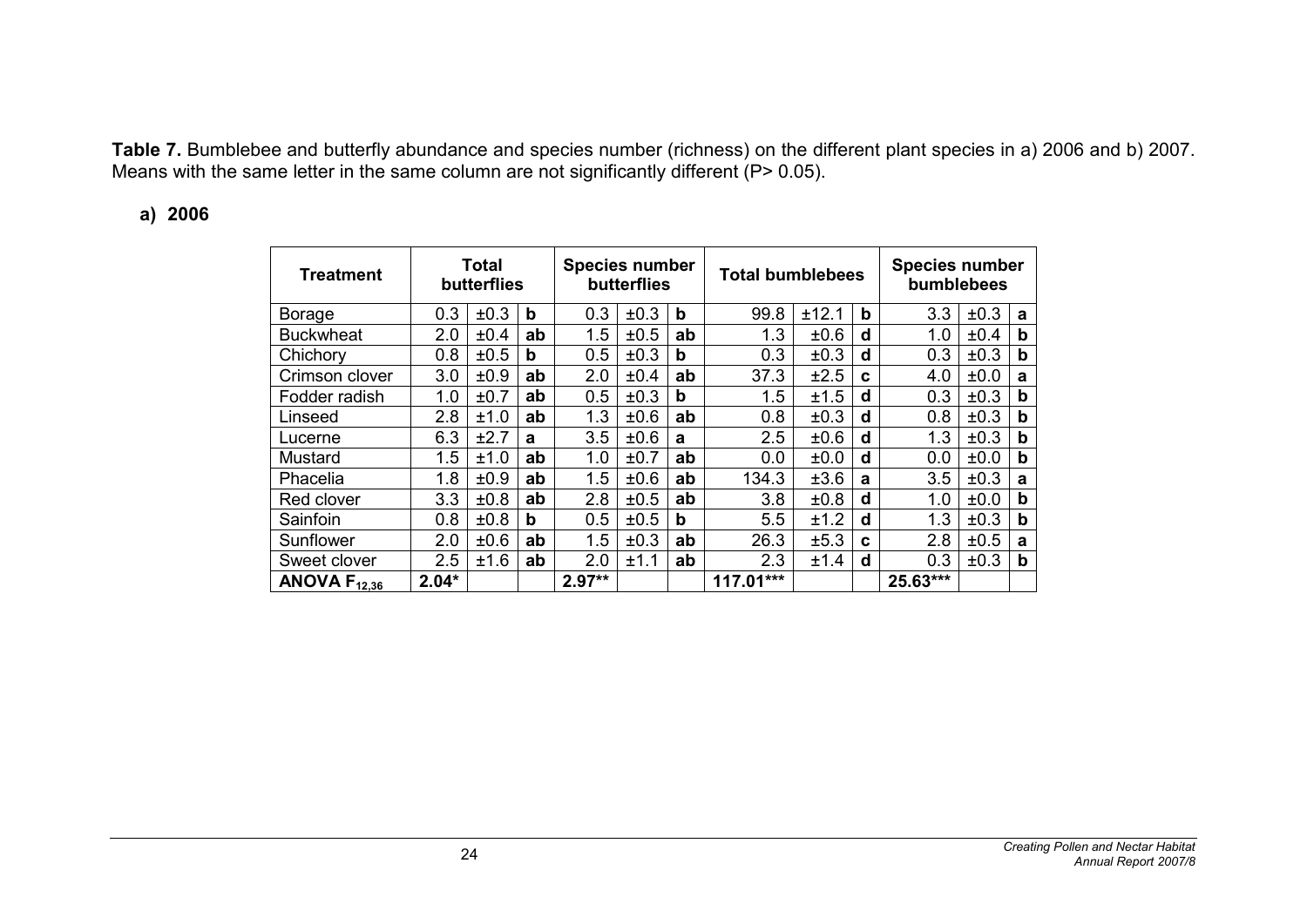| <b>Treatment</b>  |         | Total<br>butterflies |    | <b>Species number</b><br>butterflies |           |  | <b>Total bumblebees</b> |      |           | <b>Species number</b><br>bumblebees |      |    |  |
|-------------------|---------|----------------------|----|--------------------------------------|-----------|--|-------------------------|------|-----------|-------------------------------------|------|----|--|
| <b>Borage</b>     | 1.3     | $\pm 0.6$            | ab | 1.0                                  | ±0.4      |  | 32.0                    | ±3.5 | ab        | 3.3                                 | ±0.3 | a  |  |
| <b>Buckwheat</b>  | 1.0     | ±0.6                 | ab | 0.8                                  | ±0.5      |  | 5.3                     | ±3.5 | d         | 1.5                                 | ±0.9 | ab |  |
| Chichory          | 0.0     | ±0.0                 | b  | 0.0                                  | ±0.0      |  | 5.8                     | ±1.4 | d         | 2.3                                 | ±0.3 | ab |  |
| Crimson clover    | 0.8     | ±0.3                 | ab | 0.8                                  | ±0.3      |  | 10.3                    | ±2.0 | cd        | 3.3                                 | ±0.5 | a  |  |
| Fodder radish     | 2.3     | $\pm 0.8$            | ab | 1.5                                  | ±0.5      |  | 9.5                     | ±1.3 | cd        | 2.3                                 | ±0.3 | ab |  |
| Linseed           | 0.5     | ±0.5                 | ab | 0.3                                  | ±0.3      |  | 3.0                     | ±1.7 | d         | 1.8                                 | ±0.5 | ab |  |
| Lucerne           | 2.0     | ±1.2                 | ab | 1.5                                  | ±0.9      |  | 4.8                     | ±1.5 | d         | 1.8                                 | ±0.5 | ab |  |
| Mustard           | 0.8     | ±0.3                 | ab | 0.8                                  | ±0.3      |  | 2.0                     | ±1.7 | d         | 0.5                                 | ±0.3 | b  |  |
| Phacelia          | 1.5     | ±0.5                 | ab | 1.3                                  | ±0.3      |  | 38.5                    | ±2.2 | a         | 3.3                                 | ±0.3 | a  |  |
| Red clover        | 3.3     | ±1.5                 | a  | 1.8                                  | $\pm 0.6$ |  | 21.0                    | ±3.0 | bc        | 3.0                                 | ±0.7 | a  |  |
| Sainfoin          | 0.3     | ±0.3                 | ab | 0.3                                  | ±0.3      |  | 11.0                    | ±1.2 | <b>cd</b> | 2.0                                 | ±0.0 | ab |  |
| Sunflower         | 0.5     | ±0.5                 | ab | 0.5                                  | ±0.5      |  | 9.8                     | ±0.8 | cd        | 3.0                                 | ±0.0 | a  |  |
| Sweet clover      | 0.3     | ±0.3                 | ab | 0.3                                  | ±0.3      |  | 8.8                     | ±4.2 | d         | 2.8                                 | ±0.8 | ab |  |
| ANOVA $F_{12,36}$ | $2.20*$ |                      |    | 1.91ns                               |           |  | 21.29***                |      |           | $3.24**$                            |      |    |  |

ns = no significant difference; \* = *P <* 0.05; \*\* = *P <* 0.01; \*\*\* = *P <* 0.001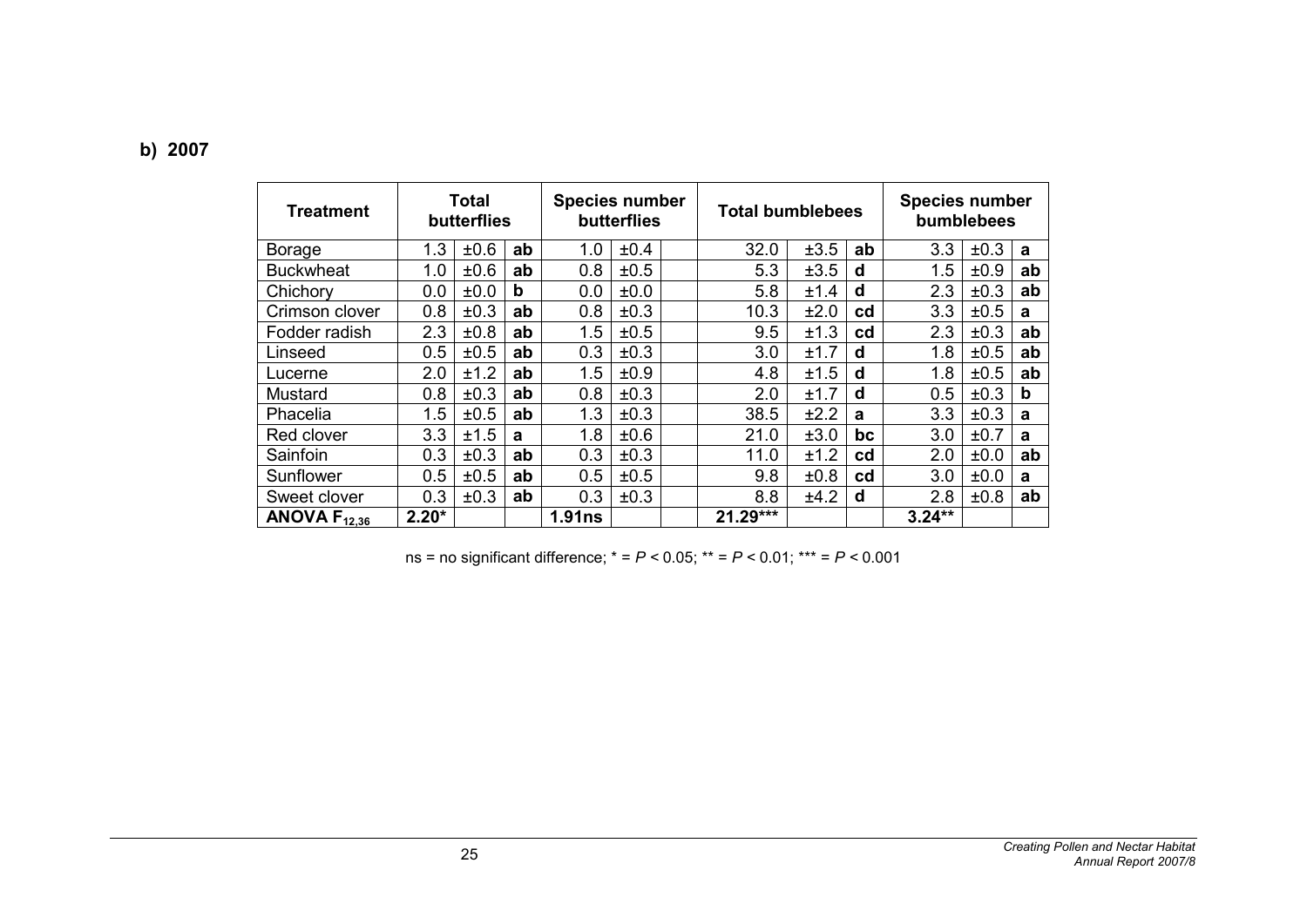

#### **Fig. 4.** Abundance of Long- and short-tongued bumblebees on the different plant species in a) 2006 and b) 2007.

**a) 2006**

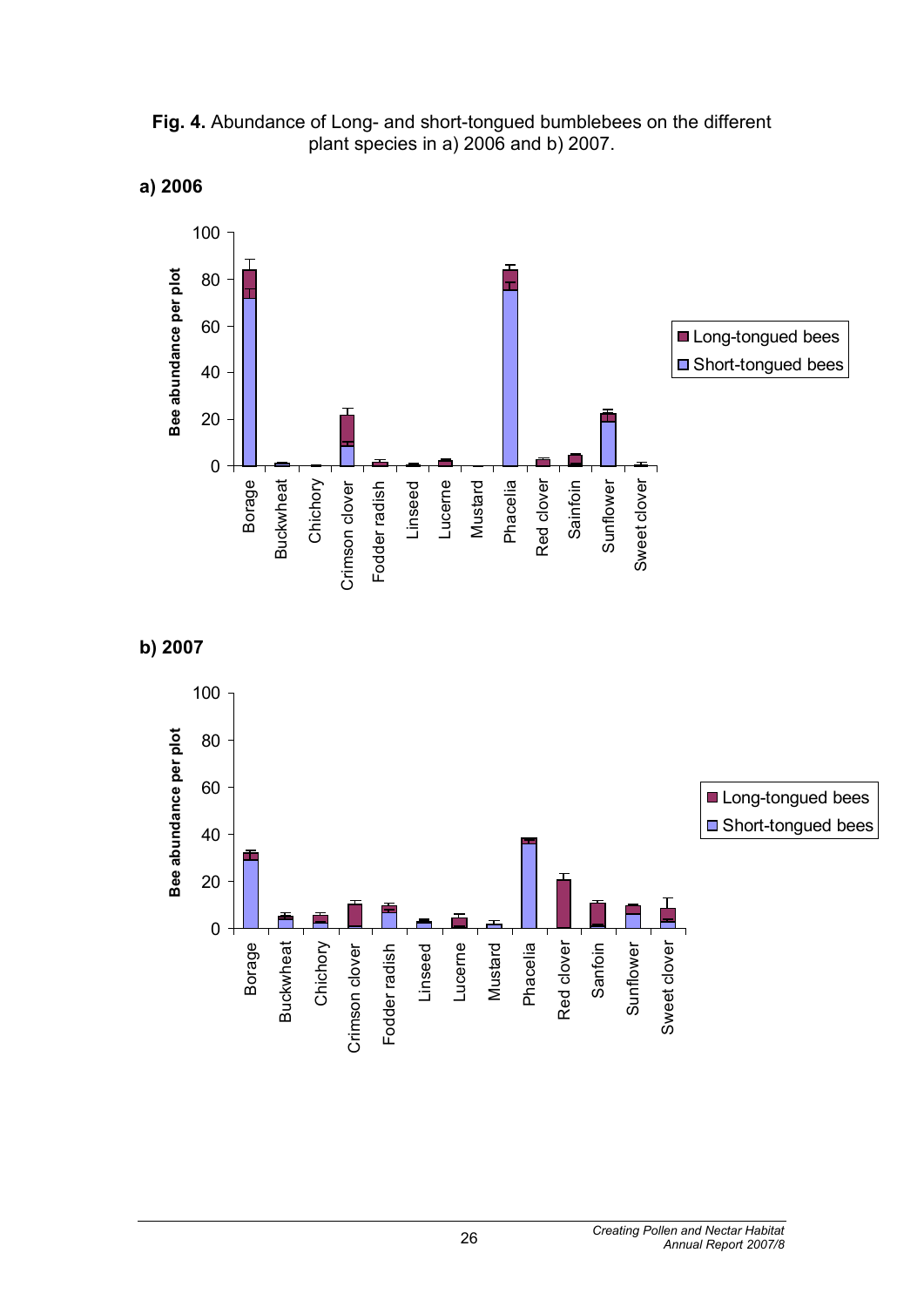

**Fig. 5.** Abundance of mobile and immobile butterfly species on the different plant species in a) 2006 and b) 2007.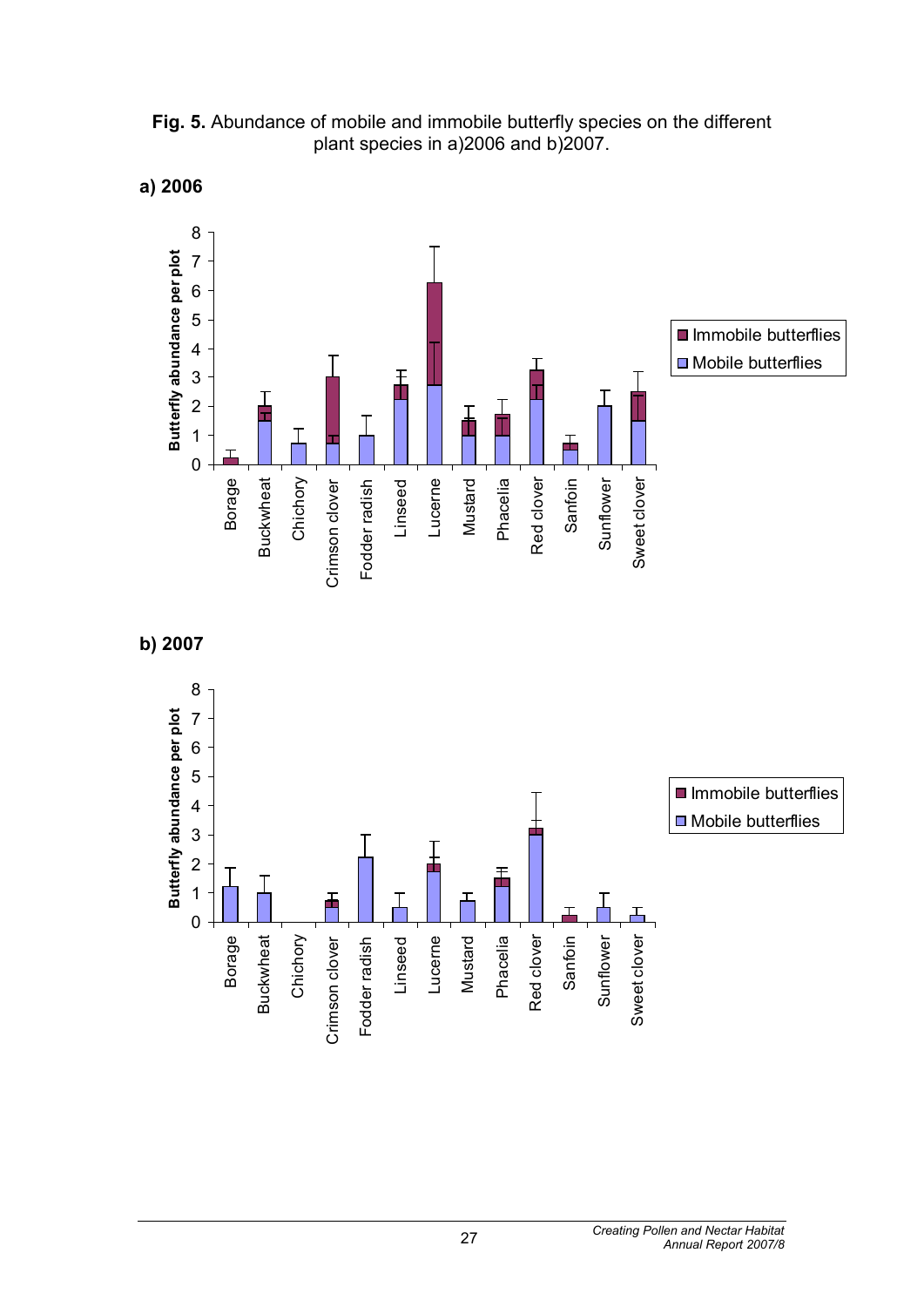





#### **b) 2007**



#### **4. Discussion**

#### 4.1 *Experiment 1: Performance of Clover Varieties*

Red clover is a short-lived perennial in productive grassland systems (Frame, Charlton and Laidlow, 1998). This experiment confirmed that relatively few of the varieties of Red clover tested were persistent beyond year 4 when sown in pollen and nectar seed mixtures on fertile ex-arable soils. Indeed, mean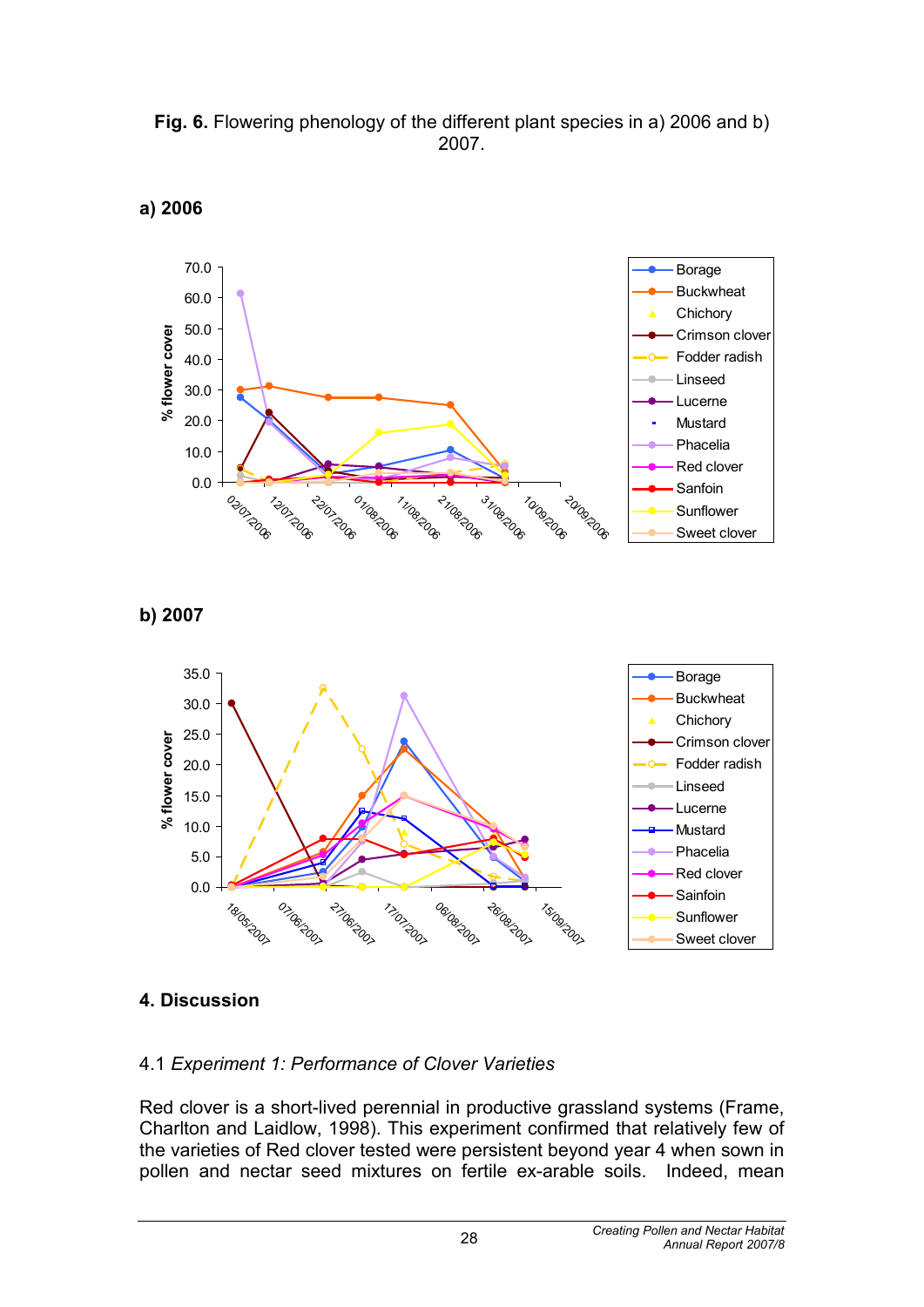percentage cover of clover fell from 54% in year 2 to 26% in year 3 and just 17% in year 4. Milvus was the best performing agricultural variety, maintaining a cover of between 50-60% in all three years. This variety has large leaves which forms a dense, competitive canopy enabling it to out-compete the companion grass species. Somerset was the best performing wild variety of clover maintaining a cover of around 28% in years 2 and 3, but falling to 15% in year 4. This has smaller leaves and a relatively lower competitive ability.

It is good management practice in non-grazed, Red clover swards to cut and mulch regularly during the growing season. In this experiment cutting in June and October significantly increased the cover and flower abundance of Red clover in years 3 and 4. Similarly, cutting in June alone increased clover cover compared with more typical cutting in April or October. Cutting in June removes peak biomass of the competitive grasses, and will encourage branching growth and flower bud formation in clovers. Further research is required to determine the precise mechanism of this observed effect, and if it is an effective means of maintaining sown pollen and nectar species in the longer term. However, there is evidence that timing and frequency of cutting influence the rate of crown deterioration and therefore persistency in Red clovers (Anon., 2002).

However, it is evident that other sown legume species showed markedly different responses to cutting management. For example, after 4 years of summer cutting the cover of Birdsfoot trefoil was reduced by between 50-60%.

The method of herbage disposal also had important ecological effects on vegetation composition and the provision of pollen and nectar resources. Agricultural varieties of Red clover are vigorous, and have succulent, nonfibrous stem and leaves. There is a danger that the thick residue of cut material may act as a physical barrier to light reaching the underlying plants and may result in smothering, particularly in winter. Plant species will vary greatly in their ability to tolerate the stress induced by this type of shading. This will have indirect effects on plant community composition by altering the competitive balance between species. The removal of cut material resulted in a significant increase in the cover of sown dicots at the expense of grasses, and increased flowering in both years 3 and 4. This probably reflects the instant reduction in competition for space and light compared with the more gradual reduction resulting from leaving the cut material in situ. It is also likely that removal resulted in nutrient off-take and reduction in soil fertility (Tallowin et al., 2002).

#### 4.2 *Experiment 2: Pollen and Nectar Seed Mixtures*

Many seed mixtures currently sold for the creation of pollen and nectar habitat under the Agri-environment schemes comprise mixtures of agricultural legumes and tall, competitive grasses, such as Meadow Fescue and Timothy. This experiment demonstrated that these mixtures did not perform well, with cover of legumes significantly reduced after less than 2 years. This reflects the small seed size and low seedling growth rates of many of the sown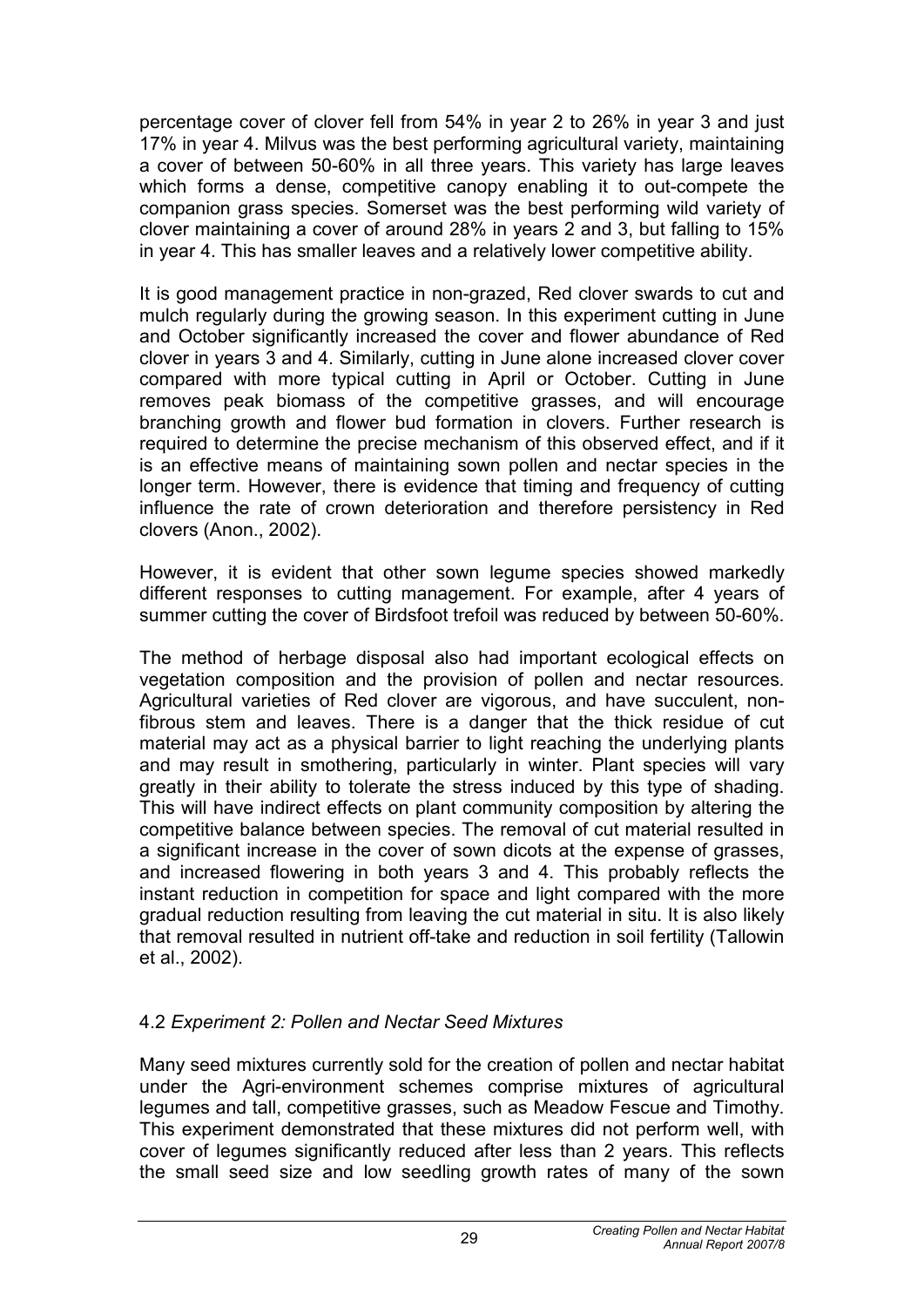legumes, and the lower competitive ability of adult plants compared with tall grasses growing on fertile soils. Persistence of legumes was significantly better in mixtures sown either without grasses, or with just fine-leaved grasses, such as Crested Dogstail, with significantly lower competitive ability. Further monitoring is required to determine whether sowing legumes without grasses results in greater colonisation by undesirable agricultural weed species, such as thistles (*Cirsium* spp.).

#### 4.3 *Experiment 3: Pollen and Nectar Preference*

The results from the BUZZ project and also Experiment 1 confirm that many the pollen and nectar seed mixtures sown under the Agri-environment schemes are relatively short lived. Moreover, experience of the BIGBEE project has shown that the re-establishment of this habitat in the same location is severely constrained by competition from sown, fine-leaved grasses emerging from the seed bank which is enhanced by increased nitrogen mineralization (Matt Heard, *pers. comm.*). There are therefore good practical and agronomic reasons for the development of low-cost, annual pollen and nectar seed mixtures which can be readily established on fertile, field margin strips. Previous research has shown that bumblebees generally prefer to forage on native perennial plants rather than annuals (Pywell et al., 2005). However, certain annual crop species, such as Borage and Fodder radish, have been shown to be attractive to bumblebees (Carreck et al., 1999; Carvell et al., 2006). Some of these species have the additional advantage of producing large quantities of small-seeds for farmland birds in the autumn and winter (Stoate, Szczur and Aebischer, 2003). The results from Experiment 3 showed that the flowers of the annual crop species were much more abundant than those of perennials in the first year. Short-tongued bees showed a marked preference for Phacelia and Borage. Long-tongued bees showed a significant preference for the annual legume Crimson clover. Immobile butterfly species showed a preference for the short-lived perennial legume Lucerne. These preliminary results suggest there is potential for the development of annual pollen and nectar seed mixtures which provide foraging habitat for both short- and long-tongued bees. Results from year 2 of the study, when the perennial species have fully established, will provide a more accurate test of bee and butterfly foraging preferences.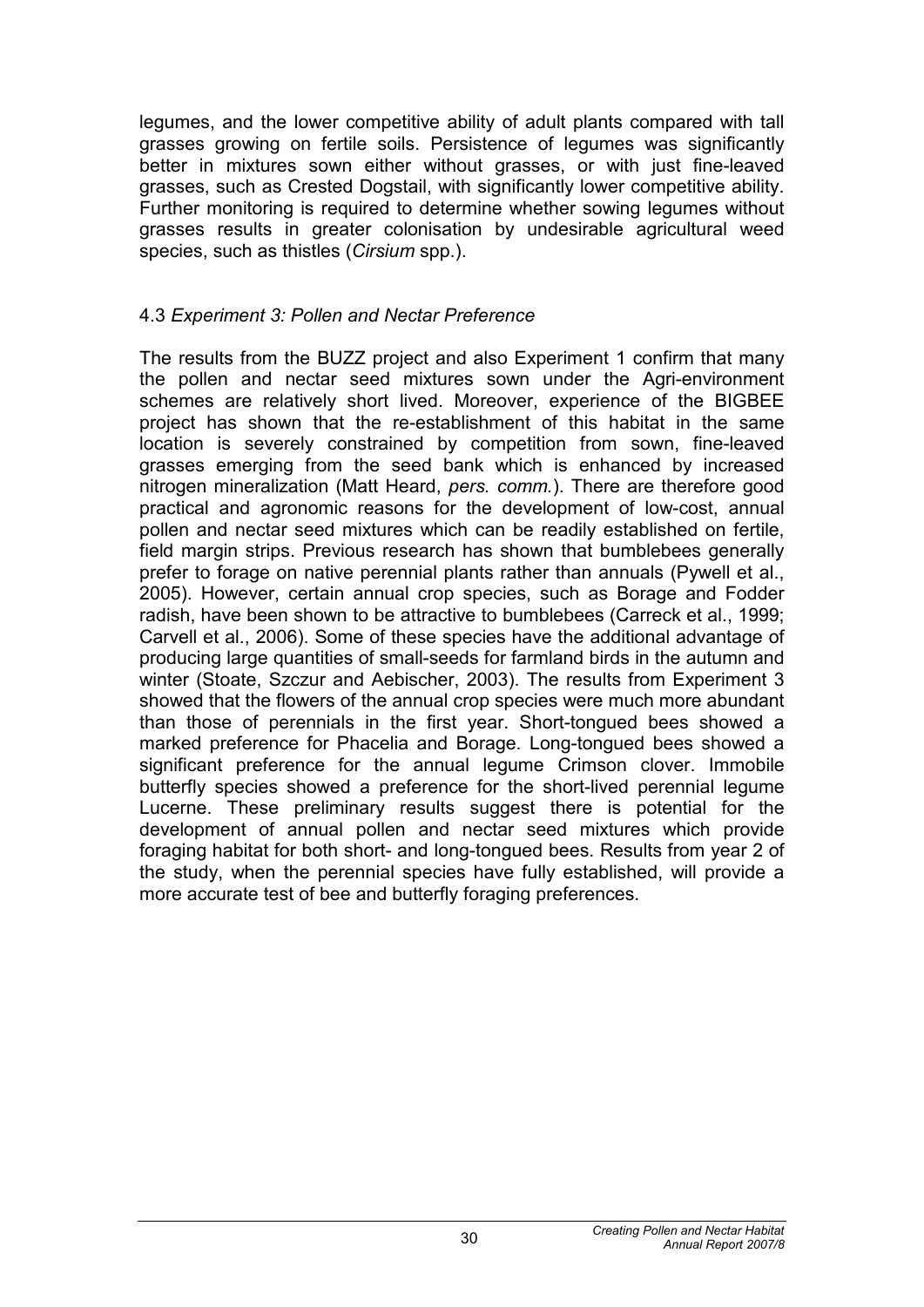#### **5. References**

Anon. (2002) *Clover Management leaflet.*  (www.iger.bbsrc.ac.uk/Practice/Publications\_&\_Leaflets/In%20Clover.pdf)

Anon. (2005) Entry Level Stewardship Handbook. London: Defra.

- Biesmeijer, J. C., Roberts, S. P. M., Reemer, M., Ohlemüller, R., Edwards, M., Peeters, T., Schaffers, A. P., Potts, S. G., Kleukers, R., Thomas, C. D., Settele, J., & Kunin, W. E. (2006) Parallel Declines in Pollinators and Insect-Pollinated Plants in Britain and the Netherlands. Science, 313, 351- 354.
- Carreck, N.L., Williams, I.H., & Oakley (1999) Enhancing farmland for insect pollinators using flower mixtures. Aspects of Applied Biology, 54, 101-108.
- Carvell, C., Roy, D.B., Smart, S.M., Pywell, R.F., Preston, C. & Goulson, D. (2006) Declines in forage availability for bumblebees at a national scale. Biological Conservation, 132, 481-489.
- Dennis, R. L. H., & Shreeve, T. G. (2003) Gains and losses of French butterflies: tests of predictions, under-recording and regional extinction data in a new atlas. Biological Conservation, 110:131-139.
- Dicks, L.V., Corbet, S.A. & Pywell, R.F. (2002) Compartmentalization in plantinsect flower visitor webs. Journal of Animal Ecology, 71, 32-43.

Frame, J., Charlton, J.F.L, & Laidlow, A.S. (1998) *Temperate Forage Legumes*. Oxford University Press, Oxford.

- Free, J.B. (1993) *Insect Pollination of Crops*, 2nd edn. Academic Press, London.
- Goulson, D., Hanley, M. E., Darvill, B., Ellis, J. S., & Knight, M. E. (2005) Causes of rarity in bumblebees. Biological Conservation, 122, 1-8.
- Meek, W. M., Loxton, R., Sparks, T. H., Pywell, R. F., Pickett, H., Nowakowski, M. (2002) The effect of arable field margin composition on invertebrate biodiversity. Biological Conservation, 106: 259-271.
- Pywell, R. F., Warman, E. A., Carvell, C., Sparks, T. H., Dicks, L. V., Bennett, D., Wright, A., Critchley, C. N. R., & Sherwood, A. (2005) Providing foraging resources for bumblebees in intensively farmed landscapes. Biological Conservation, 121, 479-494.
- Pywell, R. F., Warman, E. A., Hulmes, L., Hulmes, S., Nuttall, P., Critchley, C. N. R., Sherwood A. (2006) Effectiveness of new agri-environment schemes in providing foraging resources for bumblebees in intensively farmed landscapes. Biological Conservation, 129, 192-206.